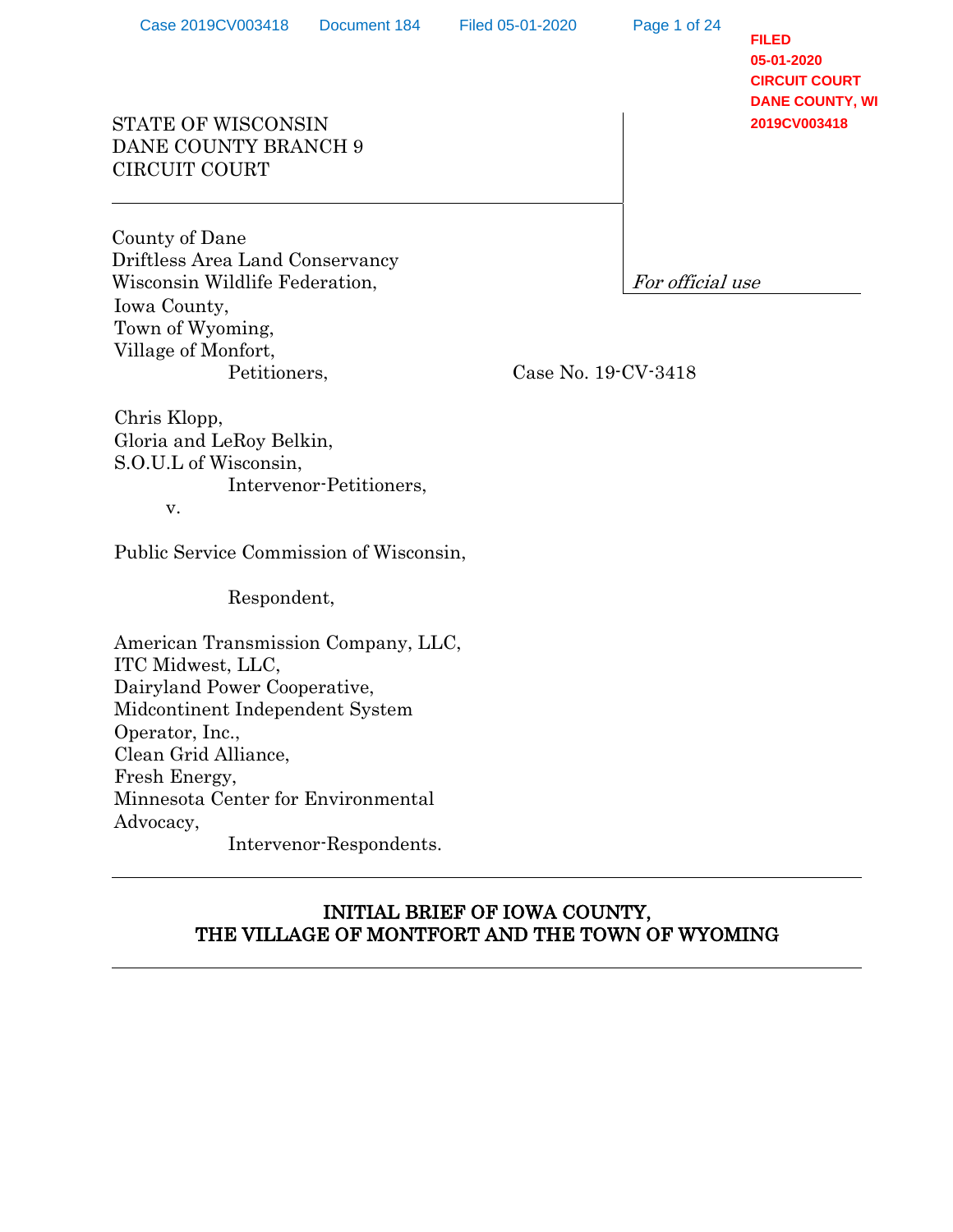#### NATURE OF THE CASE

The court is judicially reviewing the PSC's September 26, 2019 decision ("Decision" or "Final Decision" [R. 19. PSC REF#: 376391]) in Docket No. 05-CE-146. The Decision followed a required<sup>1</sup> Wis. Stat. § 227.44 "contested case" hearing, and two petitions for rehearing (R: 77. PSC REF#: 377527 JJI-Petition for Rehearing 10- 16-19; R.78. PSC REF#: 377560). The PSC denied the rehearing petitions by allowing time to expire without acting.

The final Decision, under challenge, grants American Transmission Company, LLC (ATC) and ITC Midwest, LLC (ITC) (collectively: "Applicants") a Wis. Stat. § 196.491(3)(a)1 Certificate for Public Convenience and Necessity (CPCN). The CPCN allows the Applicants to build a Wis. Stat. § 196.491 "facility,"2 specifically a 345 kilovolt ("kV") high voltage transmission line. The transmission line traverses Southwest Wisconsin from a substation in Dane County (Cardinal) to a substation in Dubuque County, Iowa (Hickory Creek), so it is commonly called "Cardinal-Hickory Creek" or "CHC."

Iowa County, the Village of Montfort and the Town of Wyoming need not have participated in the contested case to petition for review. The statute grants them a separate and unqualified statutory right to petition on any basis. Wis. Stat. §

<sup>&</sup>lt;sup>1</sup> Wis. Stat. § 196.491(3)(b) requires a contested case hearing "pursuant to s. 227.44."

<sup>&</sup>lt;sup>2</sup> (e) "Facility" means \* \* \* a *high-voltage transmission line*. \* \* \* (f) Except as provided in subs. (2) (b) 8. and (3) (d) 3m., "high− voltage transmission line" means a conductor of electric energy exceeding one mile in length designed for operation at a nominal voltage of 100 kilovolts or more, together with associated facilities, and does not include transmission line relocations that the commission determines are necessary to facilitate highway or airport projects. Wis. Stat. § 196.491(1) (e) and (f).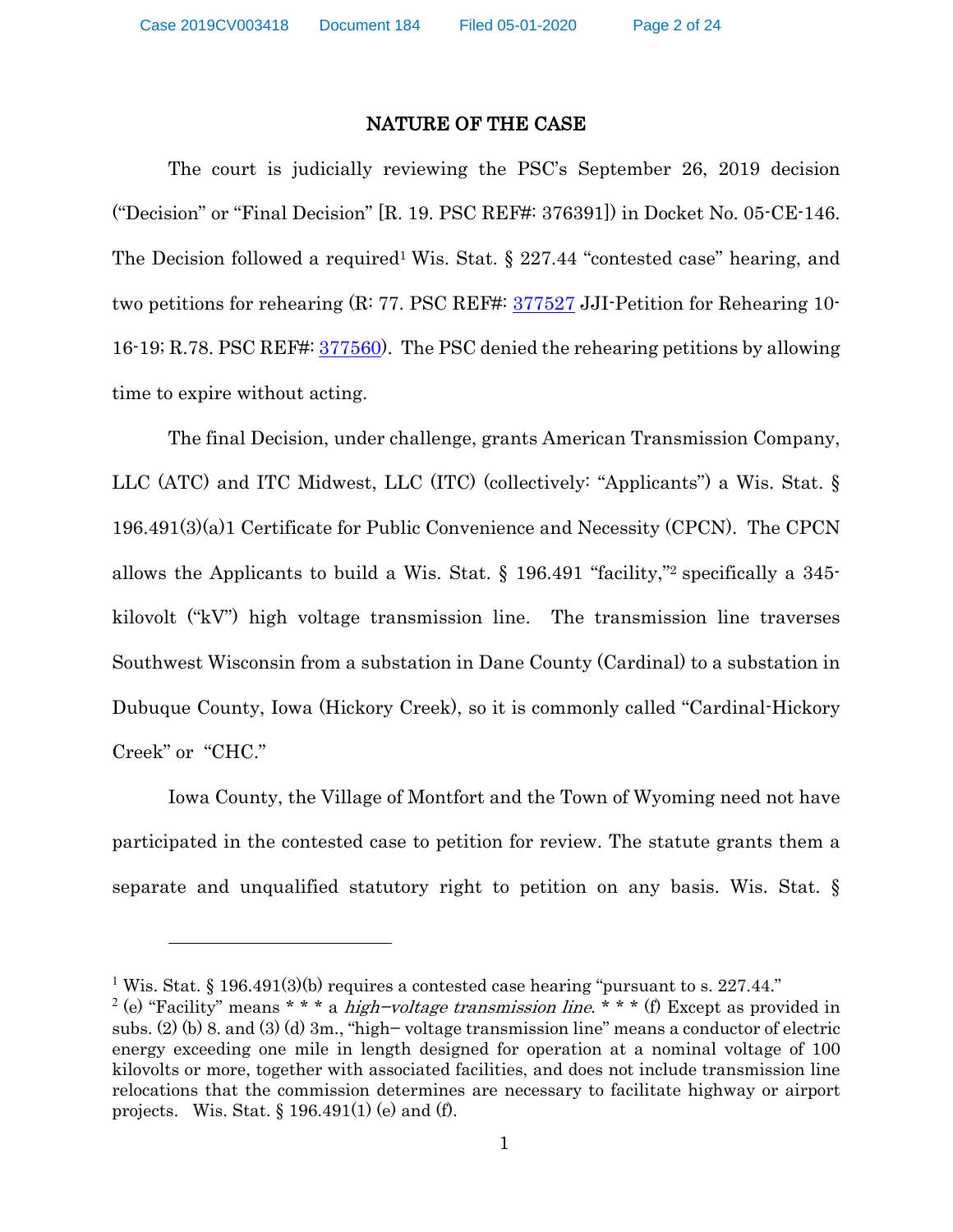196.491(3)(d)(j). Separately, the County, Village and Town were Parties to the contested case proceeding and qualify to bring a review proceeding on that basis.

#### I. STANDARD OF REVIEW

Wis. Stat. § 227.57 sets forth the scope of review in agency judicial review. The Court is separately treat: i) issues of agency procedure, ii) interpretations of law, iii) determinations of fact or policy within the agency's exercise of delegated discretion. Wis. Stat. § 227.57(3).

## A. Issues of Agency Procedure.

If the "fairness of the proceedings or the correctness of the action has been impaired by a material error in procedure or a failure to follow prescribed procedure" then the Court is to remand the matter to the Commission. Wis. Stat. 227.57(4). PSC procedural rules for contested case proceedings are set forth in Wis. Admin. Code § PSC 112. The Wis. Stat. § 227.47(1) requirement that the agency separately set forth findings of fact and conclusions of law, is set forth by statute.

### B. Interpretations of Law.

This case represents the first time a reviewing Court will apply the **Tetra Tech** *EC, Inc. v. Wis. Dep't of Revenue,* 2018 WI 75, 914 N.W.2d 21, 382 Wis.2d 496 guidance on "due weight," or apply revised Wis. Stat.  $\S$   $227.10(2g)$  and  $227.57(11)$  to determine whether the PSC properly granted a CPCN. In deciding to grant the CPCN the PSC applied law – the criteria indicated in subparts of Wis. Stat.  $\S$  196.491(3)(d). That provision sets out distinct requirements in subsections 2, 3, 3m, 3r, 3t, 4, 5, 6, 7, and 8. Subsection, 8 can apply only to generation facilities. The other six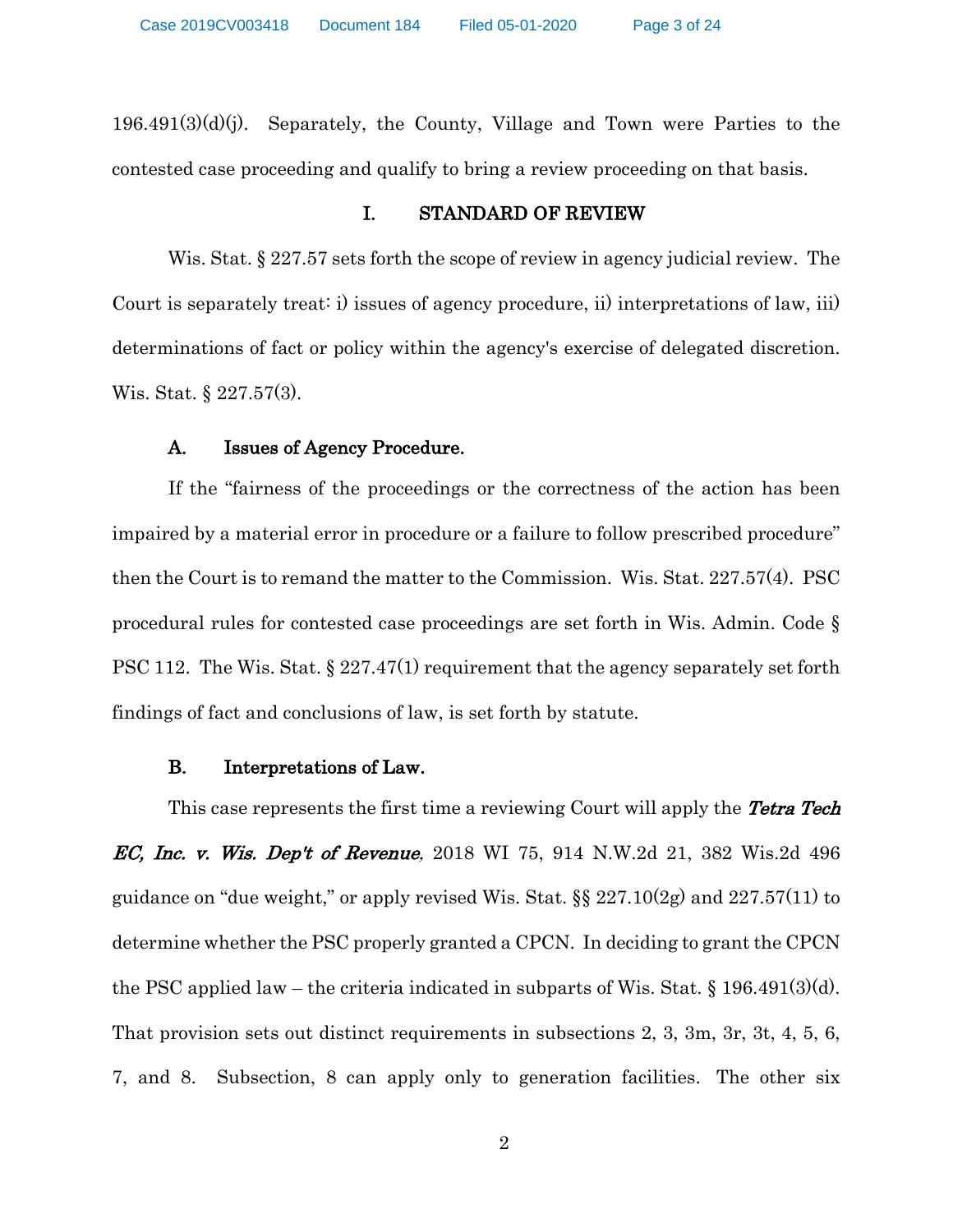subsections apply here. A CPCN is to be granted "*only if*" a proposed facility satisfies "all" applicable legal standards under Wis. Stat.  $\S$  196.491(3)(d). (Emphasis provided).

Each requirement of the law is separate. Meeting the requirements of one subsection does not establish or imply satisfaction of another. The requirements of one subpart cannot be ignored because the PSC found some other subpart was met "really well". The meaning of words within each subsection are defined by caselaw, rules or common industry usage. Compliance with each subsection is a legal determination. The PSC cannot seek, and Court cannot give, deference to the PSC on those determinations. Wis. Stat.  $\S$  227.10(2g) & 227.57(11).

### C. Tetra Tech.

Before the Supreme Court's 2018 decision in Tetra Tech, administrative agencies' interpretations of law were deemed "entitled to one of the following three levels of deference: great weight deference, due weight deference or no deference." **County of Dane v. LIRC**, 2009 WI 9,  $\P$ 14, 315 Wis. 2d 293, 759 N.W.2d 571. The level of deference depended on the perceived institutional qualifications of the agency. **Racine Harley-Davidson v. State**, 2006 WI 86, PP 12-20, 292 Wis. 2d 549, 717 N.W.2d 184.

> "Great weight" deference had "…developed into a decision-avoidance doctrine that left to the administrative agencies the job of statutory interpretation and application…" Tetra Tech ¶ 18.

Tetra Tech swept that framework away:

We have also decided to end our practice of deferring to administrative agencies' conclusions of law. However, pursuant to Wis. Stat. § 227.57(10), we will give "due weight" to the experience, technical competence, and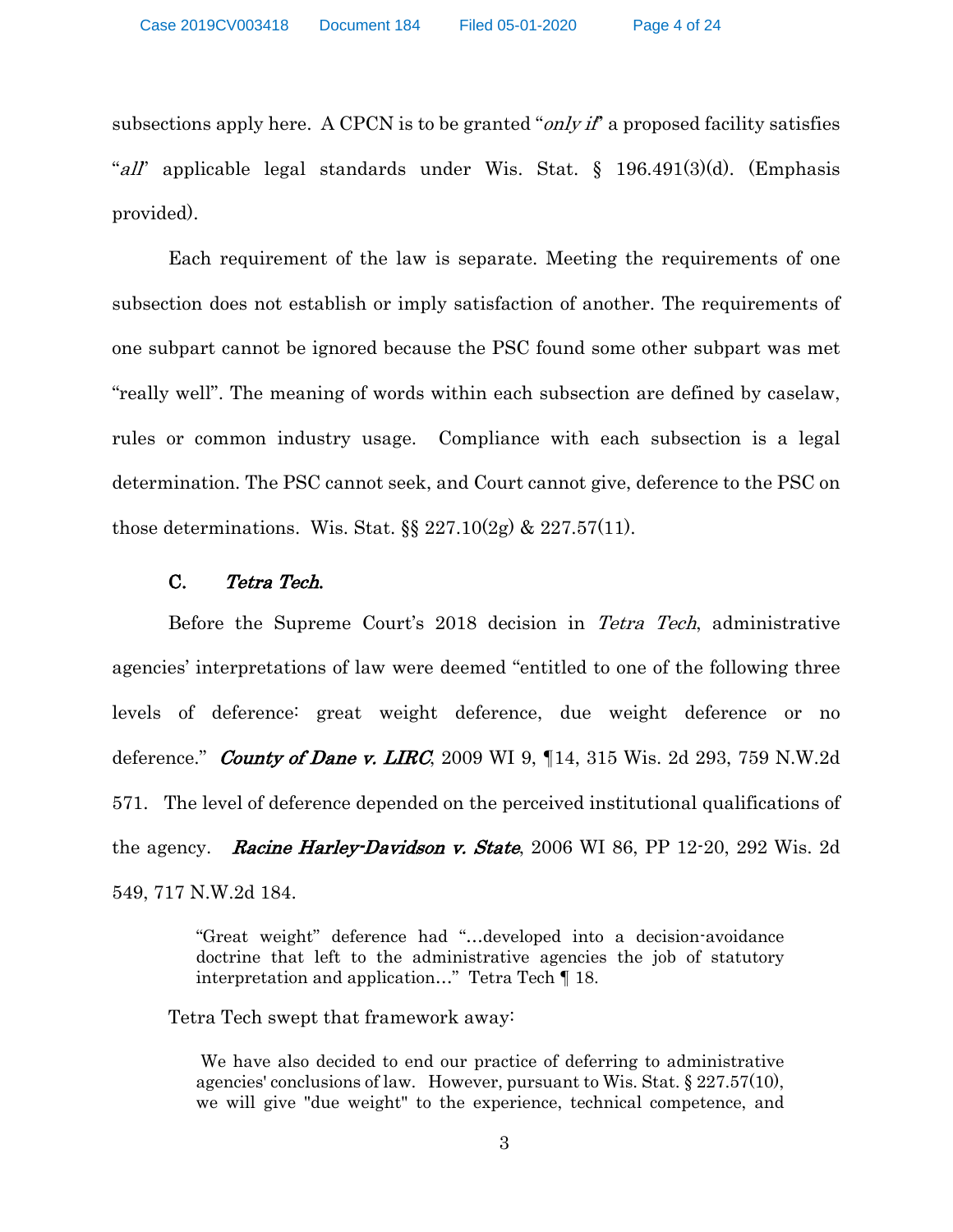specialized knowledge of an administrative agency as we consider its arguments.

Tetra Tech, ¶ 3, 914 N.W.2d 29.

## D. Revised 227.57(11)

The 2018 Tetra Tech decision referenced and discussed a version of Wis. Stat.  $\S 227.57(11)$  that is no longer in force. (*Tetra Tech*, ¶ 80). Wis. Stat.  $\S 227.57(11)$  was revised to preclude deference to an agency's legal interpretation. 3 Separately, the same Act specifically precluded agencies were from claiming deference for their legal interpretations.<sup>4</sup> Wis. Stat.  $\S 227.10(2g)$ . While "due weight" no longer applies to agency legal interpretations a reviewing court accords an agency that weight as it is determining if agency findings are supported by "substantial evidence".

## E. Determinations of Fact

The court is not to substitute its judgment for that of the agency on a fact determined in a contested case. At the same time, a reviewing court is to a) set aside the agency action or b) remand to the agency if "any finding of fact is not supported by "substantial evidence in the record." Wis. Stat. § 227.57(6). "Weighing" disputed evidence differs from determining the "ultimate facts."

To weigh evidence is to determine the relative credibility of competing evidence. For fact witnesses this means determining what assertions of fact are both based on reliable perceptions, and accurately reported. For expert evidence, this means determining whether expert opinion is based on suitable data, whether the

<sup>3</sup> 2017 Wis. Act 369, § 80.

<sup>4</sup> 2017 Wis. Act 369, § 35.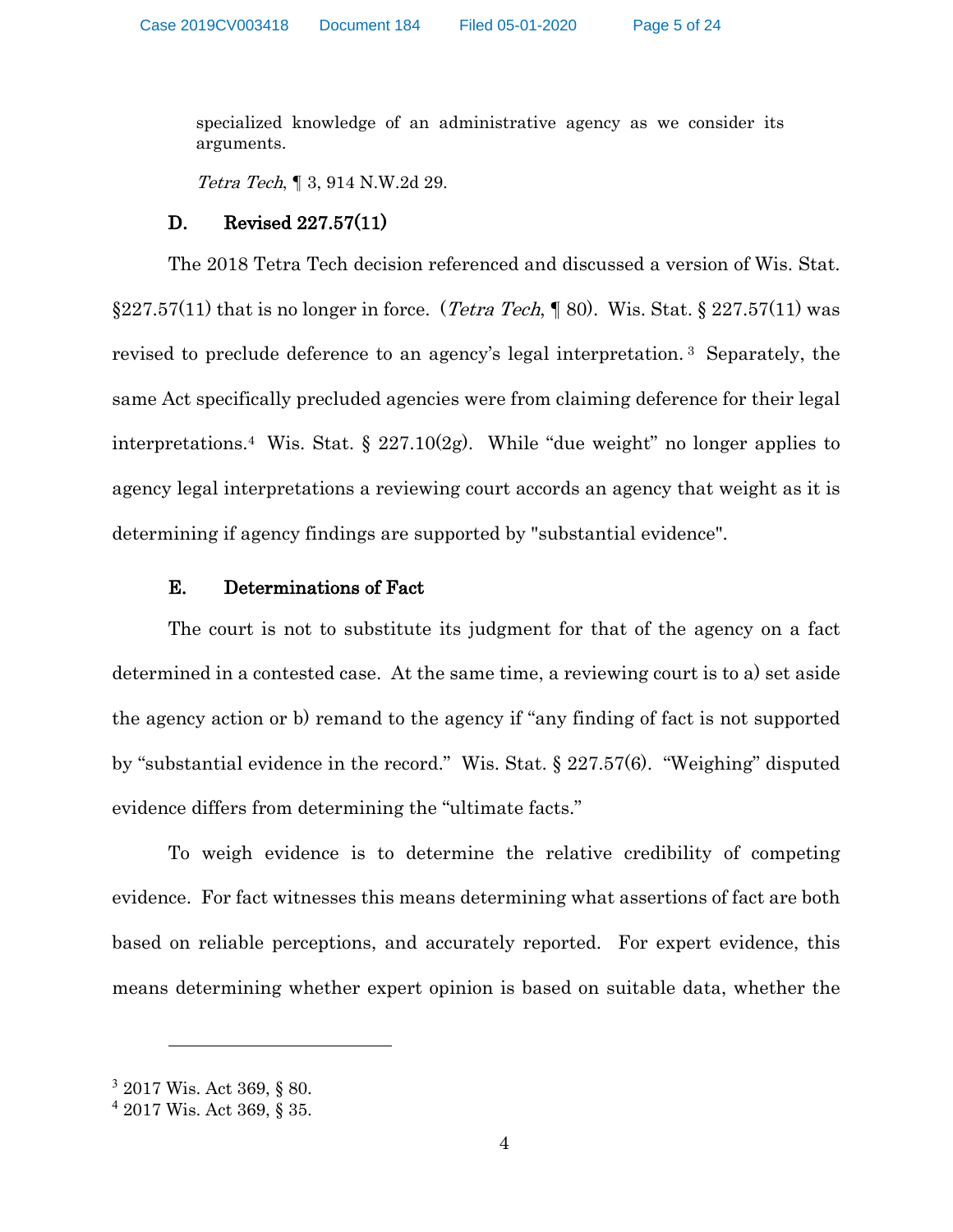analytical methodology was the right one to use on the data, and whether the methodology was competently employed.

With one – unexplained – exception,<sup>5</sup> the PSC did not deem evidence noncredible. It did not, for example, determine PSC staff had used problematic data or methods when staff ran the PROMOD computer model to determine the consequences of reconstructing old transmission lines with today's materials instead of building the project.<sup>6</sup> Likewise, the PSC did not generally indicate interveners facts or data problematic *per se*, but instead rejected the analysis asserted to support alternatives to the project.

Once evidence has been "weighed," the agency is to use credible facts to reason its way to "ultimate findings of fact." Wis. Stat. § 227.47(1) required the PSC to prepare and separately set-forth such ultimate findings.

Ultimate findings are subject to review to determine whether they are based on "substantial evidence." E.g., if an ultimate finding of fact depended on the factfinder having determined that there were "X" acres of affected habitat when the only record evidence indicated there were "Y" acres of such habitat, the finding would not be based on substantial evidence. Holding such a finding to lack "substantial evidence" would not interfere with the agency's Wis. Stat. § 227.57(6) prerogative to "weigh" evidence. Similarly, if an agency's fact-finding is so skewed as to reflect its "will and not its judgment," then a court is not "substituting" its judgment when it

<sup>5</sup> Decision 70-71.

<sup>&</sup>lt;sup>6</sup> This option was labeled the "base with asset renewal alternative."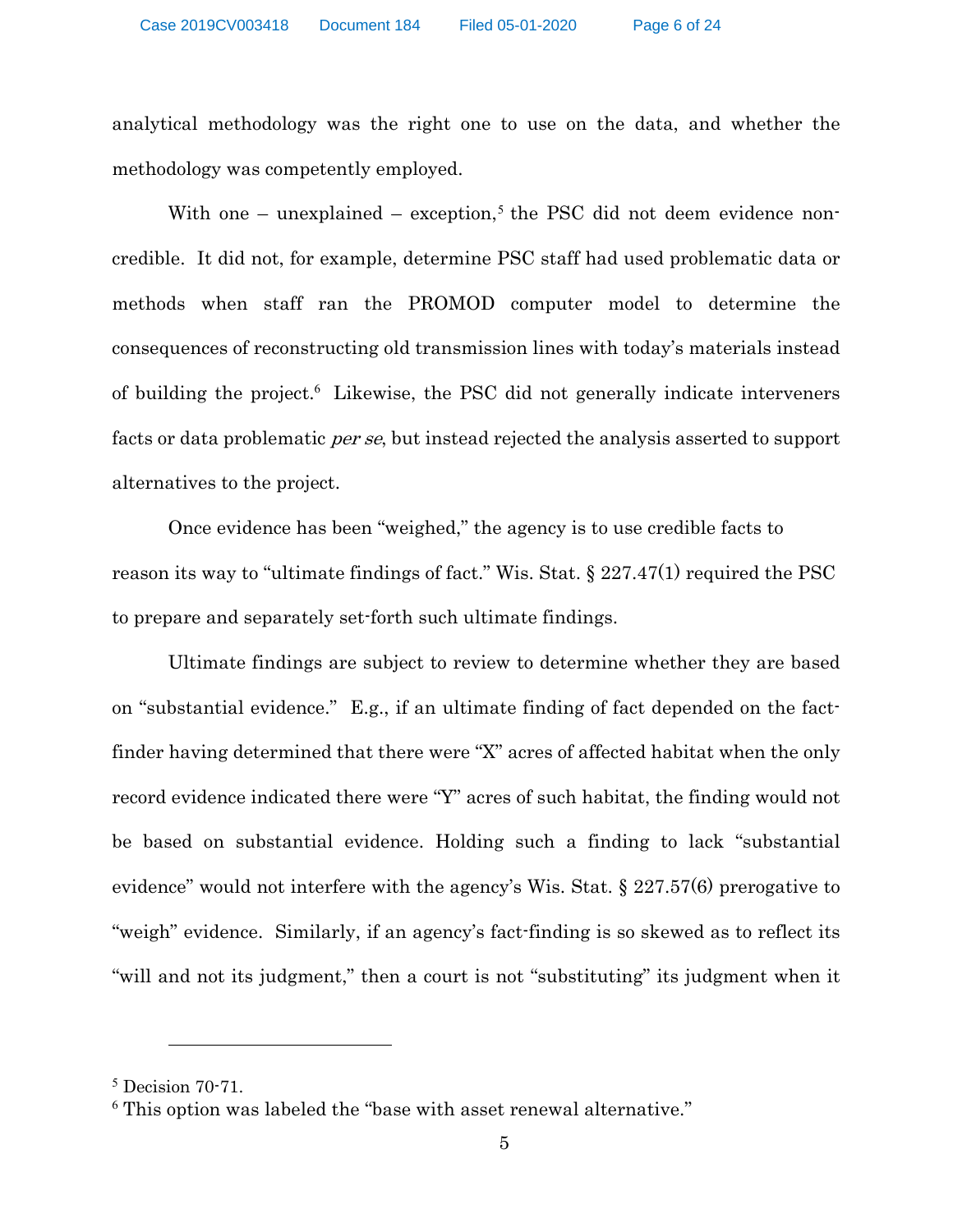disallows such arbitrariness. Even before Tetra Tech and the statutory recent

reforms, courts recognized that unless it provides "sound reasons," an agency has not

done an adequate job:

Although judicial review of an agency decision is limited, a court is not relieved of the responsibility of determining whether the agency's ultimate decision is based on and reasoned from findings of fact that are supported by substantial evidence in the record. Voight v. Washington Island Ferry Line, Inc., 79 Wis.2d 333, 255 N.W.2d 545 (1977). An agency must give sound reasons for its determination in order to make meaningful judicial review possible. *Transport Oil Inc. v. Cummings*, 54 Wis.2d 256, 195 N.W.2d 649 (1972). Although we must accept agency findings of fact if they are supported by substantial evidence, Sanitary Transfer and Landfill, Inc. v. DNR 85 Wis. 2d 1, 270 N.W. 2d 144 (1978), if the agency findings are not supported by the record, then the agency has not provided an adequate explanation for its decision.

Wisconsin Ass'n of Mfrs. and Commerce, Inc. v. Public Service Commission, 287 N.W.2d 844, 94 Wis.2d 314 (Wis. App. 1979)

In determining whether "substantial evidence" exists to support ultimate factual findings, the court is to accord "due weight" to "the experience, technical competence, and specialized knowledge of the agency." Wis. Stat.  $\S 227.10$ . Madison Gas and Elec. Co. v. Public Service Com'n of Wisconsin, 109 Wis. 2d 127, 133, 325 N.W.2d 339, 342-43 (Wis. 1982). "Due weight" requires the court only to accord "respectful, appropriate consideration to the agency's views." (*Tetra Tech*, 178). When according "due weight," the court still reviews the propriety of the agency's methods and the substantiality of the evidence. (See: Wis. Bell, Inc. v. Labor & Indus. **Review Comm'n,** 2018 WI 76, 382 Wis.2d 624, 914 N.W.2d  $1 -$  agency decision reversed after appellate review of record evidence determined the ultimate finding to be unsupported by substantial evidence, in part because of the agency's use of unsound method to evaluate evidence).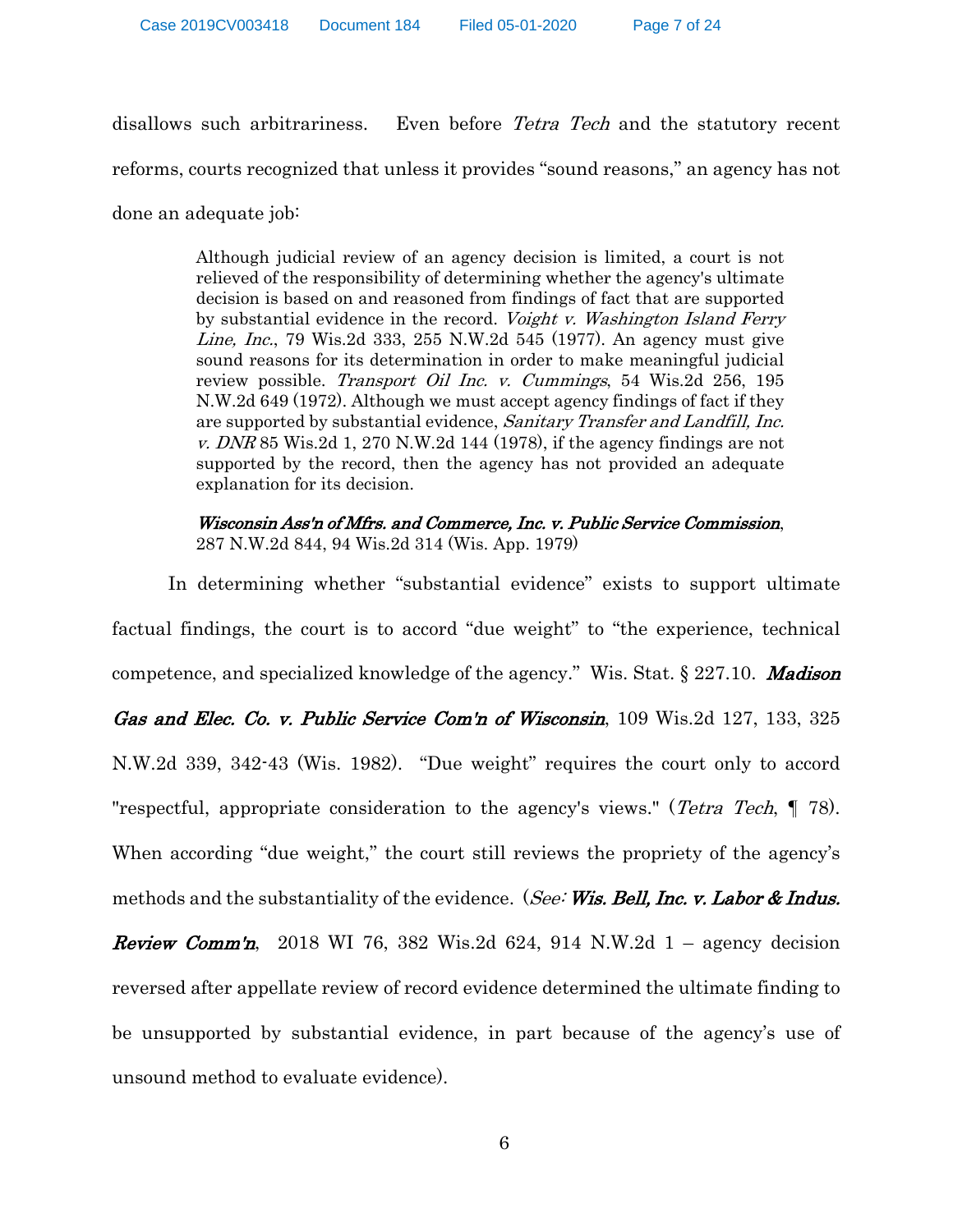According "due weight" to an agency's application of expertise is problematic for the Decision under review here. The "experience, technical competence, and specialized knowledge" of the PSC reside not in the Commissioners – the political appointees who issued the Decision – but in the agency's technical staff.

Ultimate findings based on substantial evidence are necessary predicates to legal conclusions; they provide grounds from which to *proceed to* legal conclusions, but they are not the same as legal conclusions. Ultimate findings on an array of environmental and community issues, for example, would be required to make legal conclusions under statutes that include environmental criteria, e.g., Wis. Stat. §§ 1.12, 1.12(6), 196.025, 196.491(3)(d)3, 196.491(3)(d)3r, and 196.491(3)(d)4.

Once facts are established based on "substantial evidence," the application of law to the facts is a question of law. Wisconsin Elec. Power Co. v. Labor and Industry **Review Com'n**, 595 N.W.2d 23, 27, 226 Wis.2d 778 (Wis. 1999); **Secor v. LIRC**, 2000 WI App 11,  $\llbracket 8, 232 \text{ Wis. } 2d, 519, 606 \text{ N.W.}2d, 175.$  There is no deference on that application.

The lessons of *Tetra Tech* and the requirements of Wis. Stat.  $\S 227.10(2g)$  and revised Wis. Stat.  $\S_{8}$  227.10(2g) & 227.57(11) also govern this Court's review of the Environmental Impact Statement (EIS). The proposed facility is a "Type 1" action requiring an Environmental Impact Statement Wis. Admin. Code § PSC 4.10(1). An EIS is reviewed under Wis. Stat.  $\S 227.57$ . This means that, under the changes in

<sup>&</sup>lt;sup>7</sup> Wisconsin's Environmental Decade, Inc. v. PSC, 98 Wis. 2d 682, 298 N.W.2d 205 (Ct. App. 1980). The referenced statute in the case, Wis. Stat. § 227.20 was renumbered to Wis. Stat. § 227.57.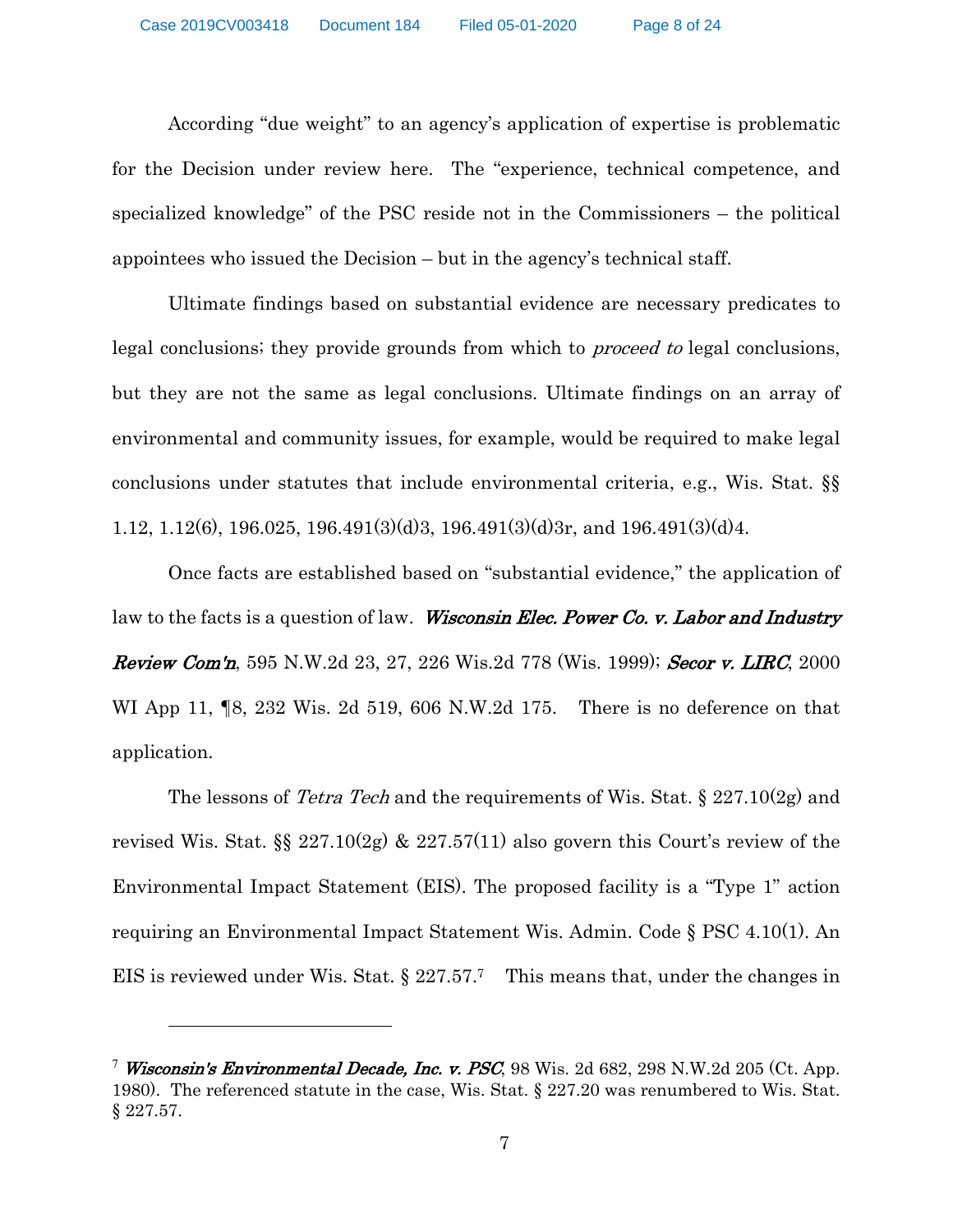the law, review of the EIS's factual analysis is under the "due weight" standards of Tetra Tech for factual determinations, and the PSC cannot seek, and the determination of the sufficiency of the EIS is reviewed under Wis. Stat.  $\S 227.57(11)$ 's "no deference" standard.

### II. ARGUMENT

# A. The legal framework under which the PSC could issue a CPCN for an interstate transmission line does not exist.

The PSC is a creature of the legislature. Powers not granted or necessarily implied cannot be presumed. Any doubt about the existence of an implied power in the Commission is to be resolved against it. State Public Service Commission v. Wisconsin Bell, Inc., 211 Wis.2d 751, 754-56, 566 N.W.2d 496, 498-99 (Ct. App. 1997).

The Decision approves a regional (thus interstate) electric transmission facility under a cost-sharing arrangement. (R. 19. PSC REF#:  $\frac{376391}{276391}$ , pp 12-14 [Decision]). Addressing the potential for such transmission lines, the legislature prescribed a single, very specific, framework for executive agency participation in the development of regional transmission facilities: an interstate compact. Wis. Stat. § 196.494(5). The Governor was authorized to enter into such a compact under the condition that "the compact includes requirements and procedures" for environmental and siting compliance, need determinations and dispute resolution. There is no such compact.

Instead of the compact, the PSC has participated in the Upper Midwest Transmission Development Initiative (UMTDI) which it indicates was created "to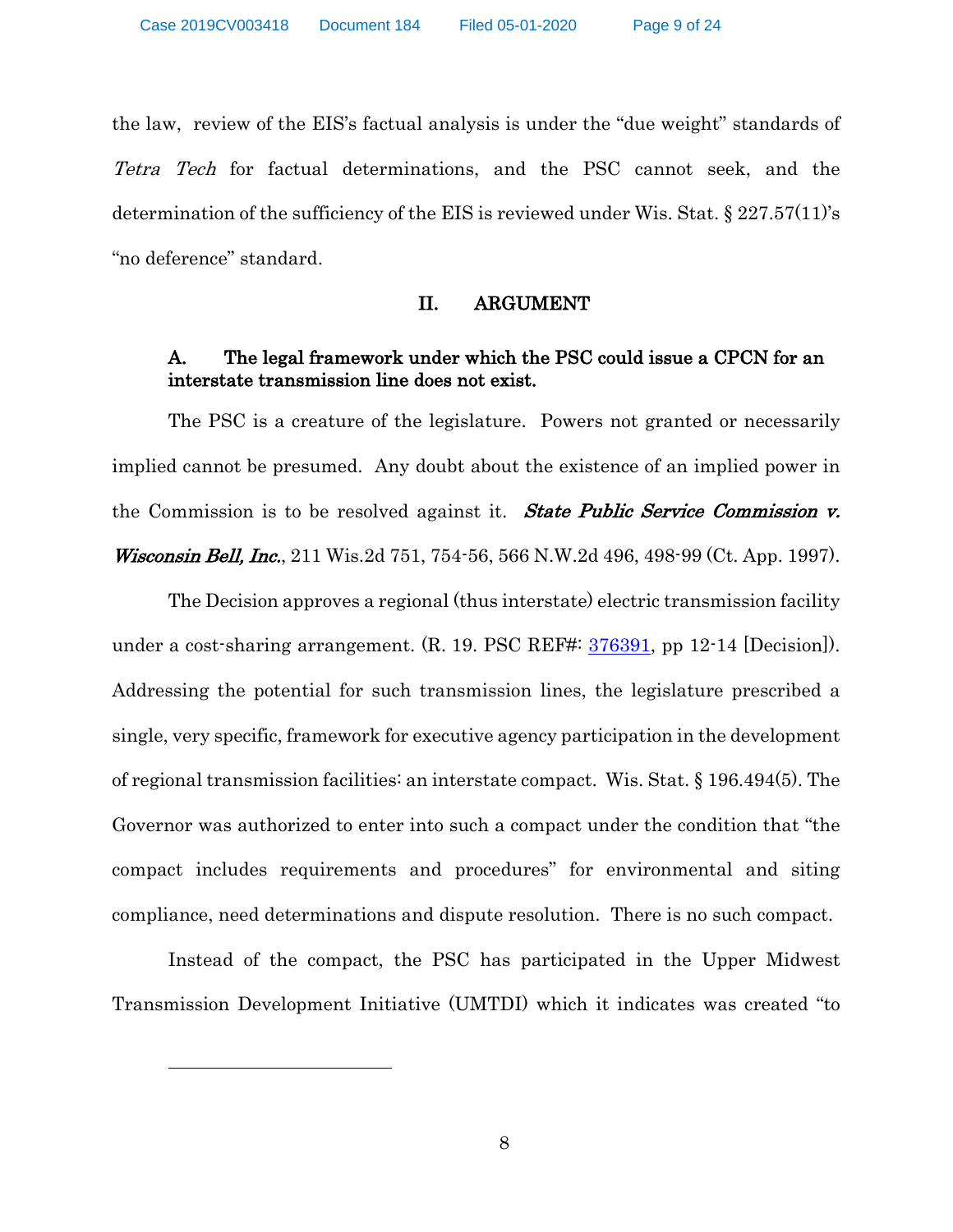identify and begin to resolve some of the regional transmission design issues and cost allocation issues associated with the delivery of large amounts of new renewable energy from areas with better wind resources..." (R. 19. PSC REF#: 376391, [Decision p. 14]). The UMTDI explicitly addresses "interstate transmission lines", i.e., the same subject matter the legislature mandated to include specific "requirements and procedures."

The UMTDI is not an Interstate Compact. It was nowhere attested to by the Governors, nor indicated to be such. With respect to state law, it does not provide for the "requirements and procedures" specified by the legislature. With respect to federal law, it has not been approved by congress. U.S. CONST. art. I, § 10, cl. 3. Indeed, Congress created an alternate mechanism for interstate compacts addressing the same subject matter. In creating that mechanism, Congress reserved its right to specifically approve (or not) such compacts. 16 U.S. Code  $\S 824p(i)$ .

Through the UMTDI the PSC and the executive branch seek to evade their responsibility to organize and approve interstate transmission lines within the legislatively mandated framework of an interstate compact. The hard work of establishing a compact would require the executive and the PSC to figure out how to protect Wisconsin's ratepayers, citizens, environmental, community, and aesthetic amenities, and it's financial interests in a framework that cedes some control. Evading that work, the PSC has instead outsourced the real determination of "need" for a transmission line through the UMTDI process.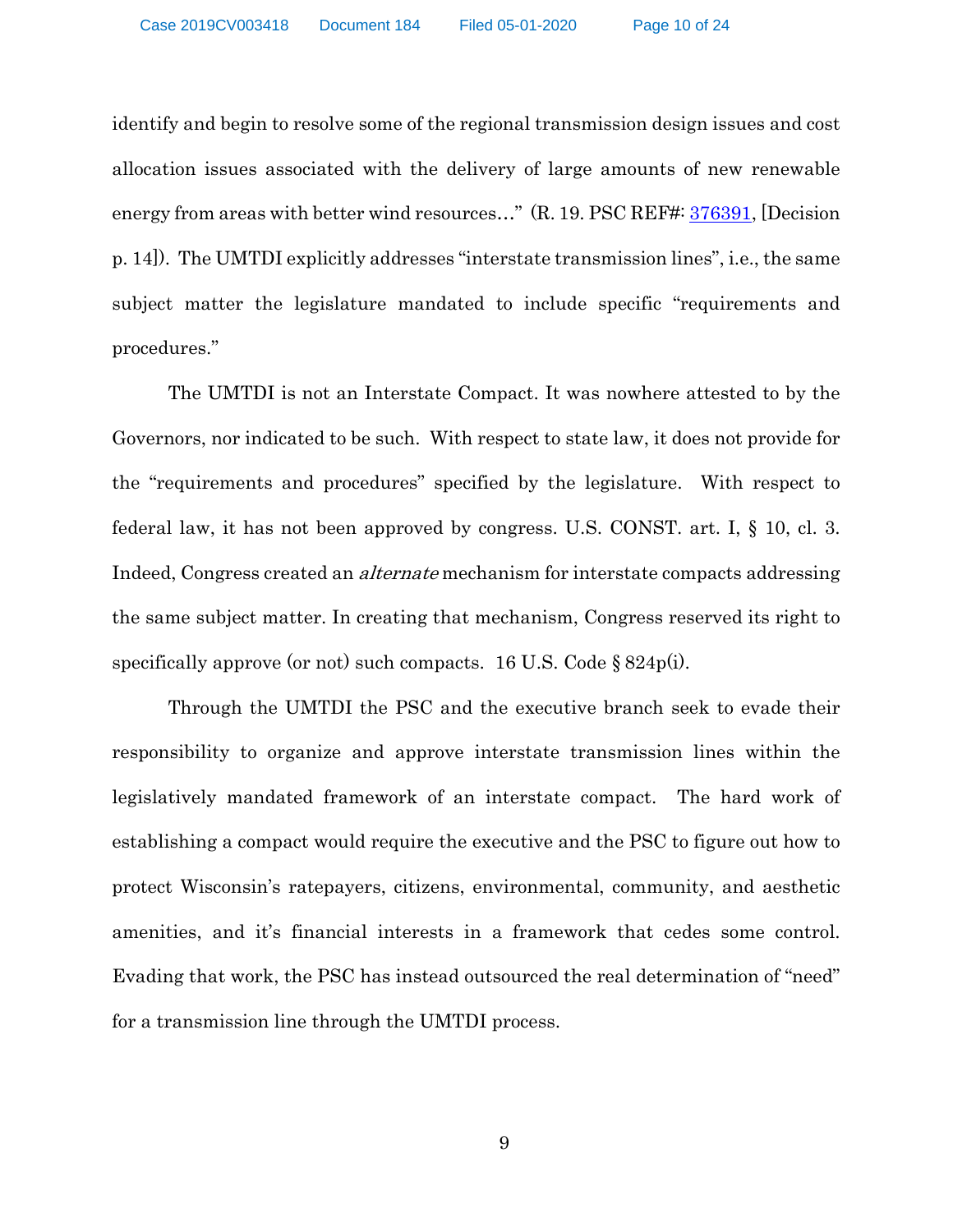Having abdicated its obligation to make an independent decision based on Wisconsin law, the PSC is left to fulfill its role under the UMTDI – approving whatever is selected in that process – by fitting the square pegs of UMTDI selected transmission lines into the round holes of state statutory criteria. Exacerbating the problem in this instance is that the PSC's must force-through a transmission project selected ten years ago – a very long time in the fast-changing world of energy technology. The substantial evidence, and that fact that two of the other states that are notionally benefitted by the transmission project filed briefs against its approval (R.111, PSC REF#: 372726) reflect that the Project's rationale has been overrun by evolving technology options.

So long as the PSC could continuously vary the meaning of legal criteria to match any preferred outcome – as the PSC has been allowed under "great weight" deference – the mismatch between the square pegs and round holes was something courts would not even look at. But under *Tetra Tech*, and the statutory changes, they must.

#### B. ITC does not qualify for a CPCN.

ITC Midwest LLC ("ITC") is not qualified for a CPCN because it is a "foreign corporation" within the meaning of Wis. Stat. § 196.53. Subject to certain exemptions, "foreign corporations" cannot be issued a CPCN. While ITC previously qualified for an exemption as an "independent transmission owner" within the meaning of Wis. Stat. § 196.485(1)(dm), it no longer meets the requirements. Since February 9, 2016,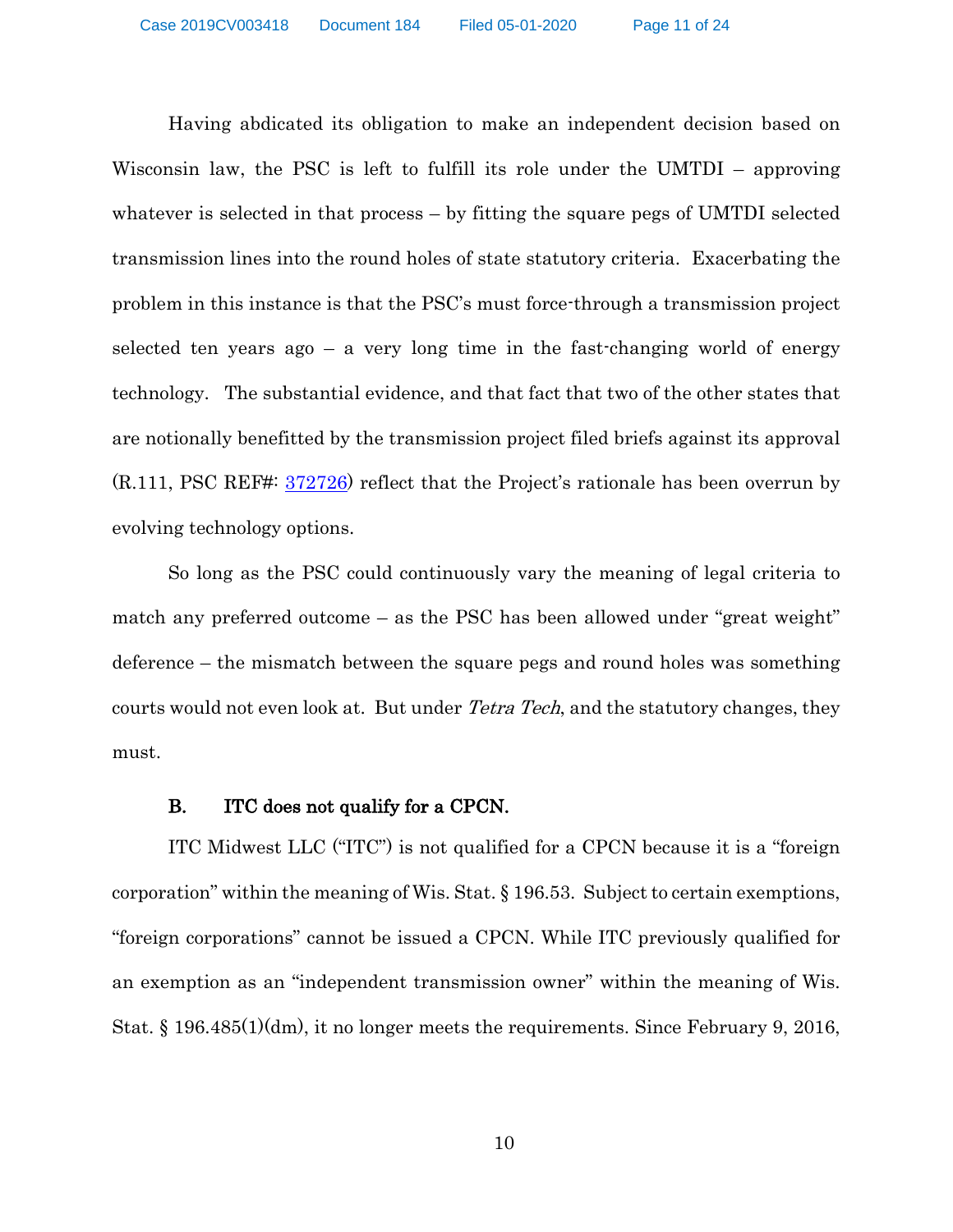ITC has been an affiliated interest of Fortis, Inc. (Fortis) a Canadian Company. <sup>8</sup> As a component part of Fortis, ITC's logo now identifies ITC as "A Fortis Company." (R:1406; PSC REF#: 361938). Fortis and component parts of Fortis own both "electric generation facilities" and "load serving retail entities."<sup>9</sup> One of the component parts

Wisconsin adopted a statutory framework that precludes the kind of affiliation ITC has established with Fortis for reasons readily inferred from the face of the statute: it prevents Wisconsin regulators from having to address potential accumulation of anti-competitive market power by a transmission company that is largely beyond state control. Every other entity with interests in both generation and transmission is regulated by the PSC in ways that ITC is not.

To be an "independent transmission owner" pursuant to Wis. Stat. § 196.485(1)(dm)1m., a person must satisfy each of the following:

> a. The person does not own electric generation facilities or does not sell electric generation capacity or energy in a market within the geographic area that, on December 31, 1997, was served by the Mid-American Interconnected Network, Inc., Mid-Continent Area Power Pool, East Central Area Reliability Coordination Agreement or Southwest Power Pool reliability council of the North American Electric Reliability Council.

> b. The person is not an affiliated interest of a person specified in subd. 1m. a.

<sup>8</sup> See: https://www.fortisinc.com/docs/default-source/finance-regulatory-reports/businessacquition-reports/material-change-report-(feb).pdf https://www.fortisinc.com/docs/default-source/finance-regulatory-reports/businessacquition-reports/material-change-report-(feb).pdf

<sup>&</sup>lt;sup>9</sup> "Load serving entities" are utility companies that provide retail electrical service to homes and businesses.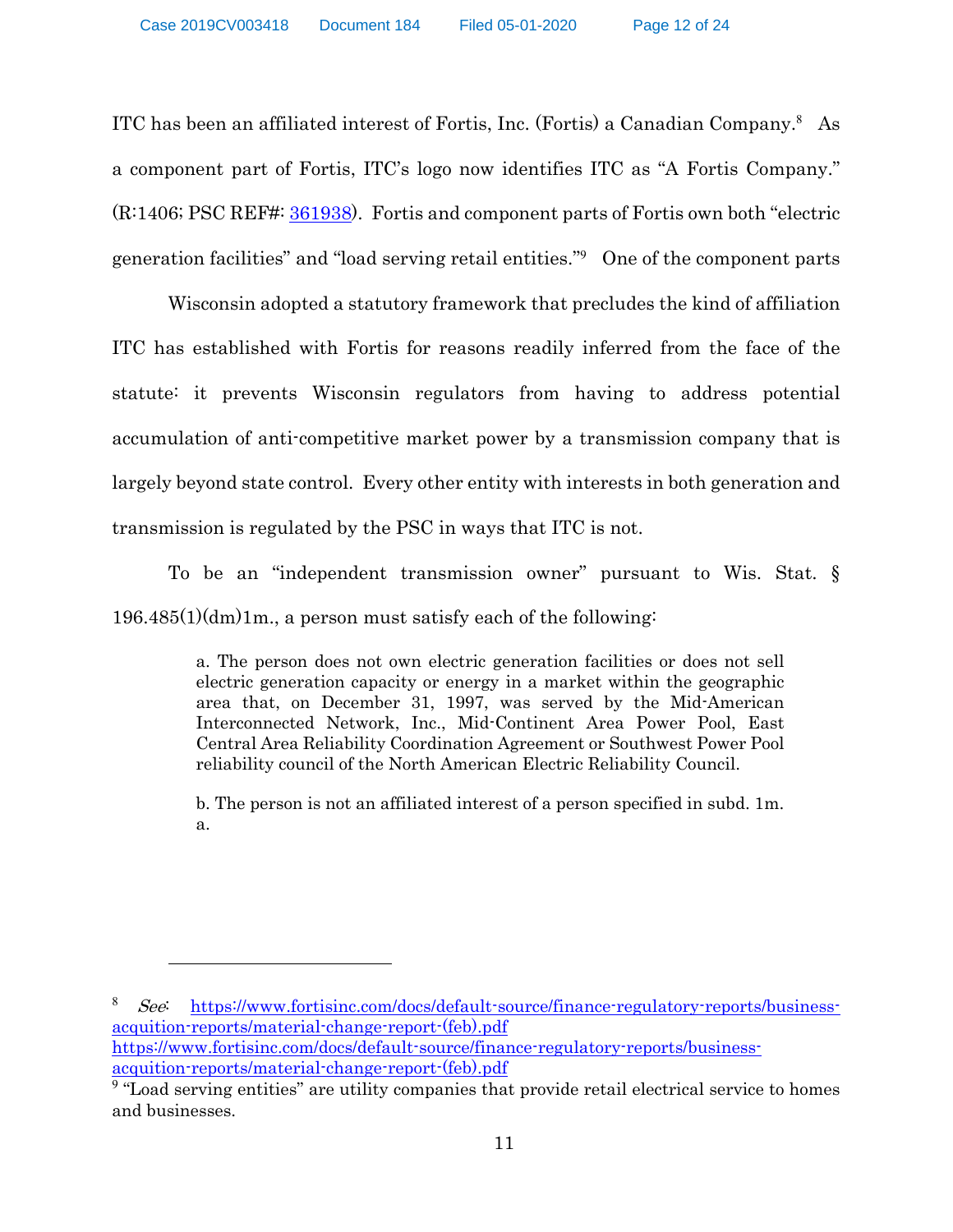Wis. Stat.  $\S 196.485(1)(dm)$ 1m. Consequently, to qualify as an "independent" transmission owner," an entity *cannot* be an "affiliated interest" of an entity that owns electric generation facilities.

An "affiliated interest" exists when any of the conditions set out under Wis. Stat. § 196.52(1) are met. ITC became an affiliated interest of Fortis, Inc. (Fortis) in 2016. Fortis owns electrical generation facilities. Fortis entirely owns ITC and controls ITC's Board. Thus, ITC is "affiliated" with Fortis under subsections (a), (b), (c), (d), and (e) of Wis. Stat. 196.52(1). By establishing its affiliation with Fortis, ITC took itself outside the definition of an "independent transmission owner" and put itself back into the Wis. Stat. § 196.53 category of entities that do not qualify for a CPCN.

Separately, in the Docket underlying the Decision under review here, the Environmental Impact Statement (FEIS or EIS) specifically "called out" a related question, i.e., that the PSC had not held ITC to qualify as a "foreign transmission provider" under Wis. Stat. § 32.02(5), despite ITC's request for such a holding:

> In docket 2707-NC-100 approving ITC Midwest as an electric utility, the Commission declined to determine that ITC was a "foreign transmission provider" under Wis. Stat. § 32.02(5). Under this section of Wisconsin's Eminent Domain statutes, condemnation rights for public utilities are limited to Wisconsin corporations and foreign transmission providers. It is unclear whether ITC can use eminent domain to acquire easements on their section of the proposed Cardinal-Hickory Creek project. In docket 2707-NC-100 approving ITC Midwest as an electric utility, the Commission declined to determine that ITC was a "foreign transmission provider" under Wis. Stat. § 32.02(5). Under this section of Wisconsin's Eminent Domain statutes, condemnation rights for public utilities are limited to Wisconsin corporations and foreign transmission providers. It is unclear whether ITC can use eminent domain to acquire easements on their section of the proposed Cardinal-Hickory Creek project.

(R.1193. REF#s: 366195 (Final EIS), p. 5 [p. 50 of PDF]; see fn. 10)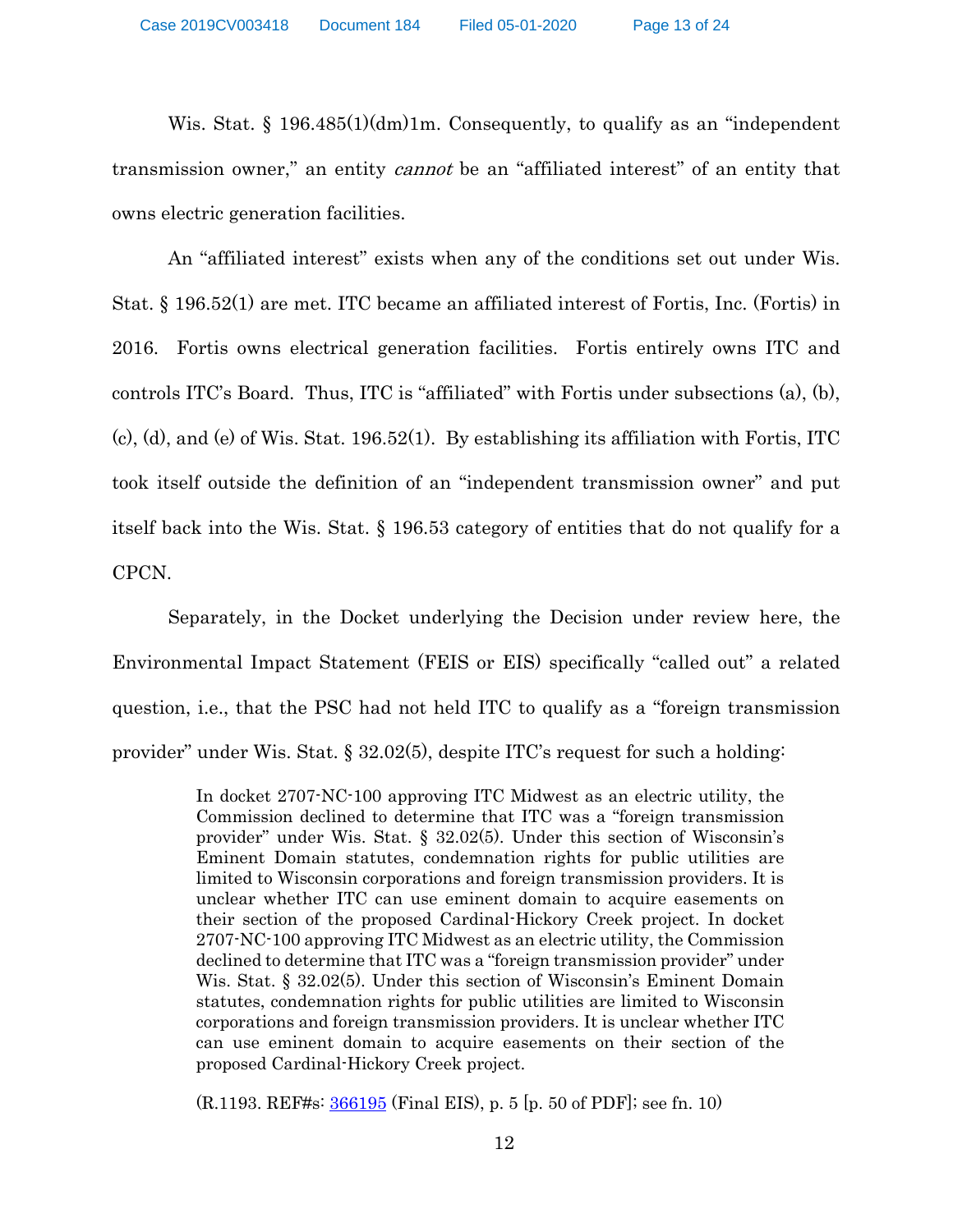Without being qualified as a "foreign transmission provider," ITC cannot exercise eminent domain and cannot build the project. If different words in statutes are to mean different things, then some criteria separates an "independent transmission owner" under Wis. Stat.  $\S$  196.485(1)(dm)1m. from a Wis. Stat.  $\S$ 32.02(5) "independent transmission provider." The PSC again ignored the issue – Wis. Stat. § 32.02(5) is not mentioned in the PSC decision. Irrespective of some criterion that might disqualify ITC from the category of "foreign transmission provider," it is clear that ITC must at least first qualify as an "independent transmission owner." ITC's affiliation with Fortis has changed its status, leaving ITC unqualified for a CPCN, and granting it one was a legal error.

# C. The Project will have a material adverse impact on the relevant wholesale electric service market.

Wis. Stat. § 196.491(3)(d)7 requires a legal conclusion about whether a proposed transmission line project will have a material adverse impact on the relevant wholesale electric service market. In a claimed "Finding of Fact" (R.19. PSC REF#:  $376391$  [Decision, p. 8]) the Commission stated its conclusion that the project meets this requirement. The Commission statement, which essentially restates the words of the statute, is a conclusion of law, not a finding of fact.

The "adverse impacts" to which the statute refers are constituted of higher prices within the "relevant market." Whether a transmission project will lead to higher prices in the relevant market is predicted by modeling the project's market impact. Modeling aggregates the effect of the prices to come up with overall costs. Costs are expressed in numbers.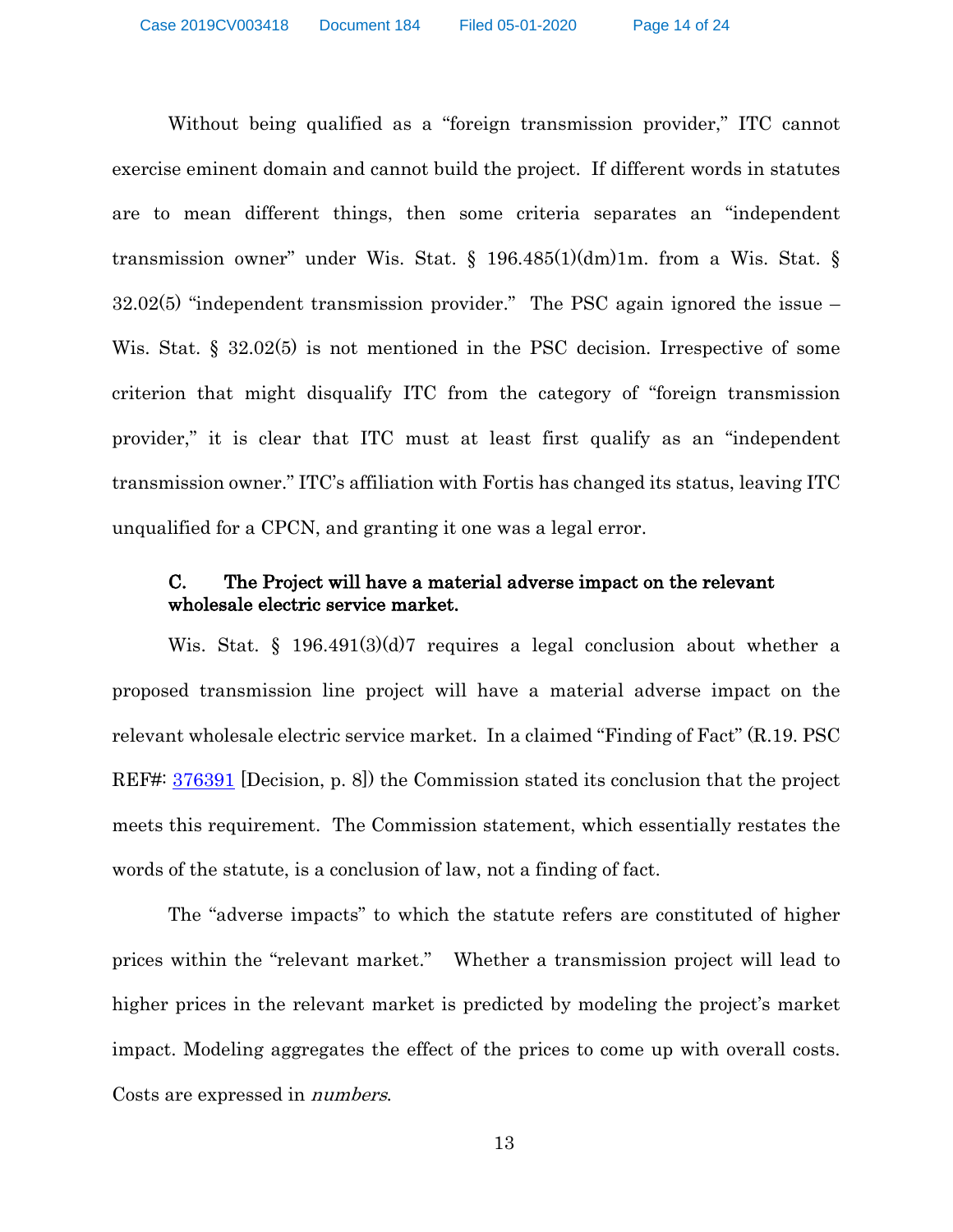An ultimate finding of fact by the Commission – as opposed to a conclusion of law – would have been drawn from the statement in the EIS excerpted below, which summarizes a result of conducting such modeling using the "experience, technical competence, and specialized knowledge" that resides within the Commission:

> Finally, based on the applicants' PROMOD modeling, the proposed Cardinal-Hickory Creek project appears to only provide net benefits to the whole MISO market in the AAT future. Various sensitivities of the PR future, the future deemed to be the most likely scenario by MISO stakeholders and the applicants, show negative net 40-year economic benefits as compared to the costs of the proposed project of from \$266.7 million to \$318.5 million.

> (R.1193. REF#: 366195, FEIS, p. 104; See also: R.1048. PSC REF#: 365153, p. 32) [Emphasis supplied]) 10

Unless the PSC found, based on substantial evidence, that the AAT future was most likely – it didn't<sup>11</sup> – the Decision's holding that the project satisfies the Wis. Stat. § 196.491(3)(d)7 requirement is unsupportable.

The Decision seems to be written to try to deflect attention from the evidence problem.

First, the Decision states the Commission "finds that the addition of the project by the applicants will not have a material adverse impact on competition in the relevant wholesale electric service market in that it will increase access to lower cost generation from outside of the project area." Decision, p. 37 [Emphasis]). This statement implies a connection between things that are not linked.

<sup>&</sup>lt;sup>10</sup> The FEIS is not separately identified in the PSC Return of Record, Court Document 113. The document identified as R.1193. PSC REF#: 370355 is not the FEIS, but a list of Records associated with the FEIS – although the FEIS is referenced within R.1193. PSC REF#: 370355 The Record number of the FEIS in the PSC electronic record system is 366195. <sup>11</sup> The Decision mentions the AAT future once, in passing, at p. 21.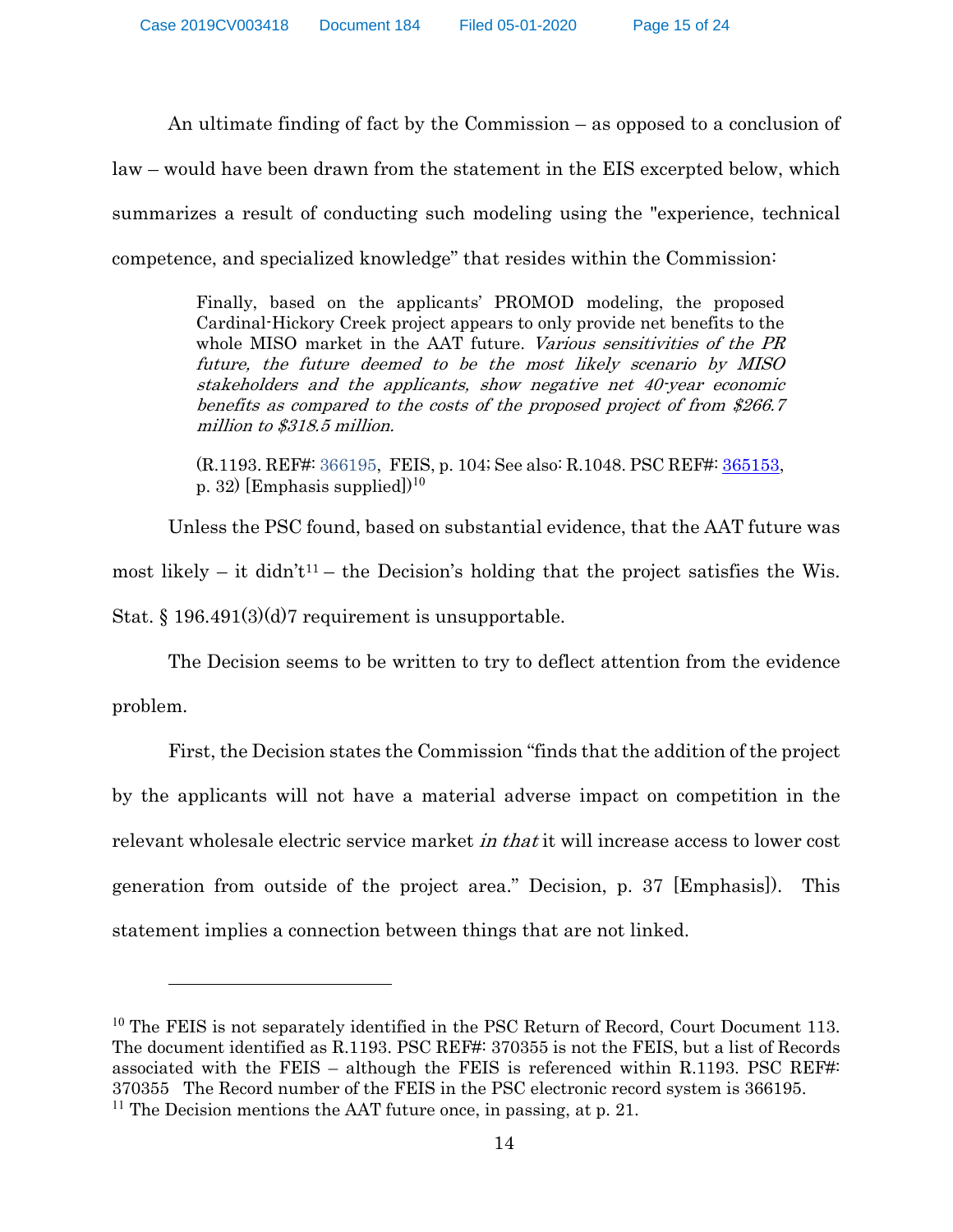Impacts on the relevant wholesale market are defined by modeling price impacts and figuring out what those impacts total-out to be, i.e., figuring out the costs. A qualitative assertion about increasing access for "the project area" says nothing about cumulative costs.

In other words, the PSC's *qualitative* assertion that the "project area" gains "increased access" does not address the requirement in this statute. Whether a project meets the statute's requirements can only be determined through analyses that use numbers. The Commission's claim is akin to disputing the average rain measured across the upper Midwest within in a set period  $-$  a numeric value  $-$  by pointing out it was sunny in Southwest Wisconsin the whole time – a qualitative observation. Both can be true at the same time because they are unrelated.12 And because they are unrelated, the qualitative observation cannot falsify, negate or override the quantified measurement.

Second, the Decision tellingly omits disclosure of the evidence summarized in the EIS. The Decision omits the fact that the future scenarios that advocates for the project deem most likely – and that they rely-on in analysis of other issues – show this statutory requirement is not satisfied.

Third, the Decision relies on irrelevant conjecture, specifically MISO's contention that, if you ignore the evidence about this *particular* project and instead consider the project only in combination with a *larger set* of transmission projects –

<sup>&</sup>lt;sup>12</sup> The boundaries of the "project area" are not contiguous with those of the "relevant" wholesale market."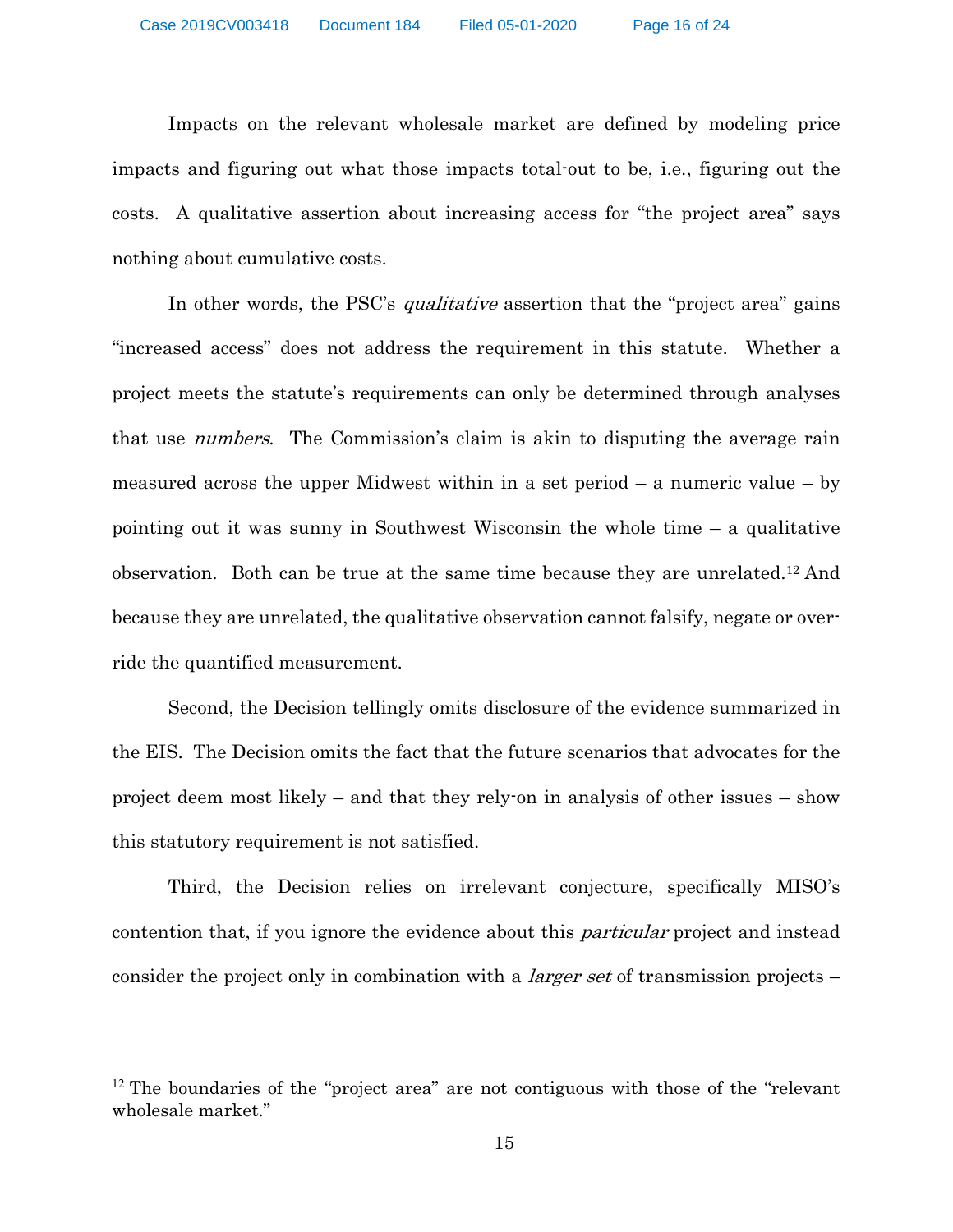of which this project is the last component  $-$  the *combined set* will, in *aggregate*, satisfy the statutory requirement.  $(R.19. PSC REF#: 376391$  [Decision pp. 37-38]). This is just another way of saying that, although the project's impacts are adverse with respect to the relevant wholesale market, they are not so adverse as to wipe out the benefits gained from *other* projects in the *combined set*. None of those *other* projects were presented for consideration in this proceeding. The combined set of projects was not presented for consideration in this proceeding. The CPCN was not issued for a *set* of transmission projects. It was issued for this project. Alone.

Because the project does not satisfy the statutory requirement, it cannot be issued a CPCN. On this legal conclusion there will never be evidence that the project advocates can exhume and claim-to-be "substantial." The numbers don't work.

# D. The Commission's treatment of the CPCN application inappropriately favors the Applicants and falls short of its statutory obligations.

The PSC has an affirmative statutory responsibility to serve the consuming public. Wis. Indus. Energy Grp., Inc. v. Pub. Serv. Comm'n of Wis., 2012 WI 89, 149, 342 Wis.2d 576, 819 N.W.2d 240. A few examples show how the Commission failed that responsibility. The Commission's methods as it considered the Application skewed fact-finding in favor of the Applicants by not requiring the Applicants to prove their case, the PSC failed to produce a record with coherent, reviewable findings of fact, it falsely attributed to PSC and WDNR witnesses the conclusion that the project will not have "undue adverse" environmental impacts, and it failed its Environmental Impact Statement (EIS) obligations to develop alternatives to a reasonable degree of comparability.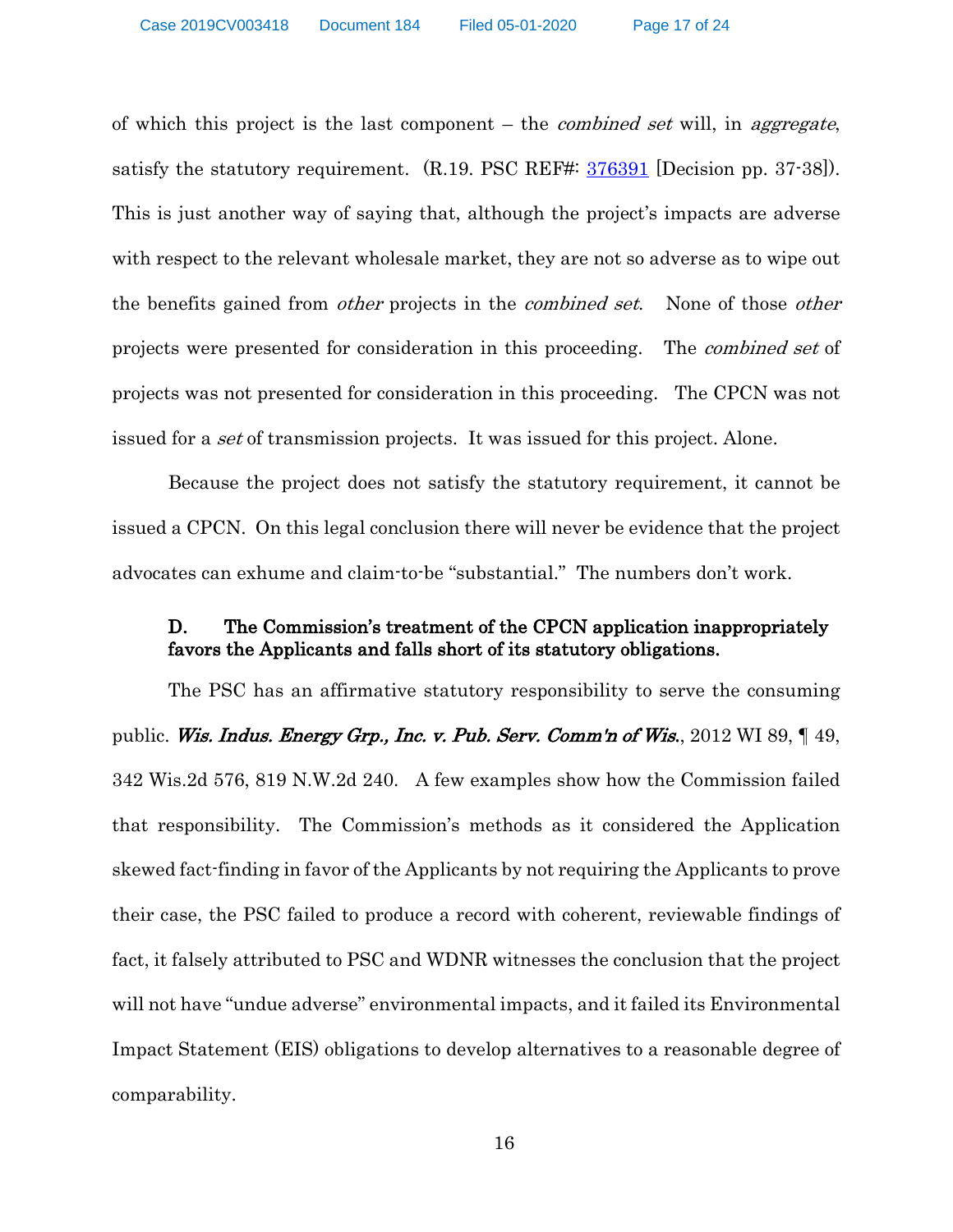#### 1. Not requiring Applicants to prove their case.

The Decision reflects limited review and abdication of the PSC's responsibilities. In a CPCN proceeding, it is the Applicants' job to prove its case under the statute by a preponderance of the evidence. The Commission did not require the Applicants to do so. Instead, the Commission applied a "substantial evidence" test to Applicant contentions. Under such a test, as long as the Applicants' factual contentions to fall within a "range of reasonableness," the contentions are "good enough" to merit a CPCN. The limited, "substantial evidence scrutiny is explicitly displayed in Commission determinations on how much renewable energy the project would facilitate (R.19. PSC REF#: 376391 [Decision, p. 31]); on whether the "base with asset renewable alternative" developed by PSC staff would entail "unknown costs" (p. 31); in the determination of whether the project applicants want is preferable to any other transmission alternative (p. 35); and in deference to Applicants' assertions on proposed river crossings (pp. 45-46).

#### 2. Failing to present reviewable decision-making.

The Commission's indicated "findings of fact" are conclusions of law. Only some of these are explained in more than a cursory fashion. Respecting land use plans, for example, the Commission, without summarizing the evidence, e.g., what general values and characteristics are protected in those land use plans) states a legal conclusion in its "Findings of Fact" (R.19. PSC REF#:  $\frac{376391}{276391}$  [Decision p. 7  $\cdot$  #12]) and later devotes three cursory paragraphs to the issue (Decision, pp. 77-78). Those paragraphs reflect neither consideration nor disclosure of how alternatives to the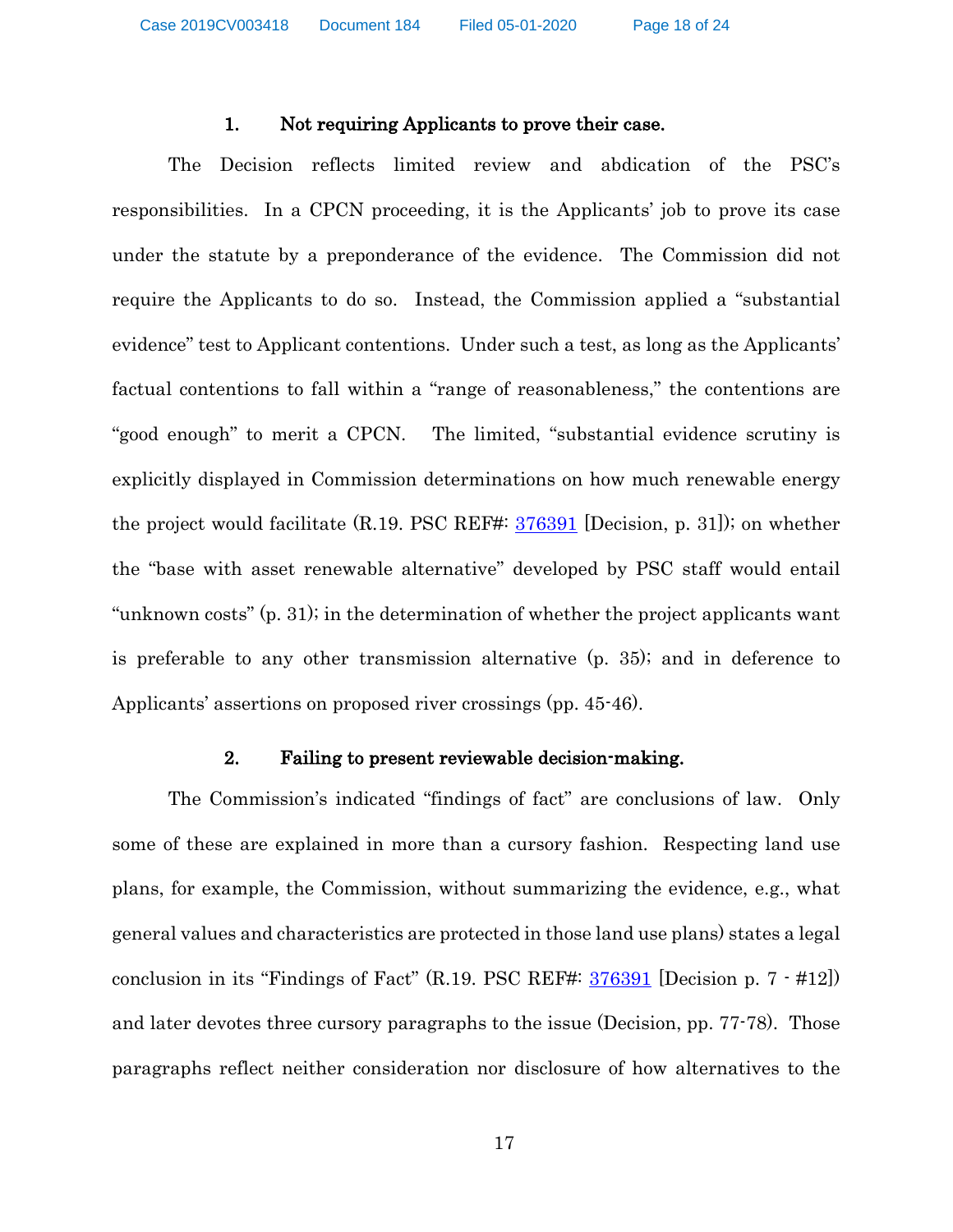project could be more consistent with local land use plans. Instead the Commission simply notes that all big projects have big impacts, and that it requires some mitigation of them.

While findings of fact do not recite the evidence, they need to summarize the evidence on issues in the case. A case like this presents many facts and the statutes identify many issues. Wis. Stat. § 196.491(3)(d)4. alone requires coherent factual findings on "ecological balance, public health and welfare, historic sites, geological formations, the aesthetics of land and water and recreational use" and other "environmental values." Reading the Decision, one would not know what the Commission thinks these values are, or what the Commission deems a fair summary of the true and credible evidence to with respect to each of these values, or why. With respect to land use plans (Wis. Stat.  $\S$  196.491(3)(d)3.) one would not even know if government agencies along the route have plans that emphasize protection and enhancement of the unique beauty and character of the project area. And, of course, there are no findings reflecting a comparison between the impacts of the project against any alternative.

A reviewable decision has to reflect the agency's reasoning on all salient issues in order for the court to be able to evaluate whether factual findings are based on substantial evidence. Wis. Ass'n of Manf. & Commerce, Inc. v. Pub. Serv. Comm'n of *Wis.*, 100 Wis. 2d 300, 309-10, 301 N.W.2d 247 (1981) (If the agency has insufficiently explained its decision or the basis for its decision, the court affords no deference and should remand the matter). This decision fails that requirement.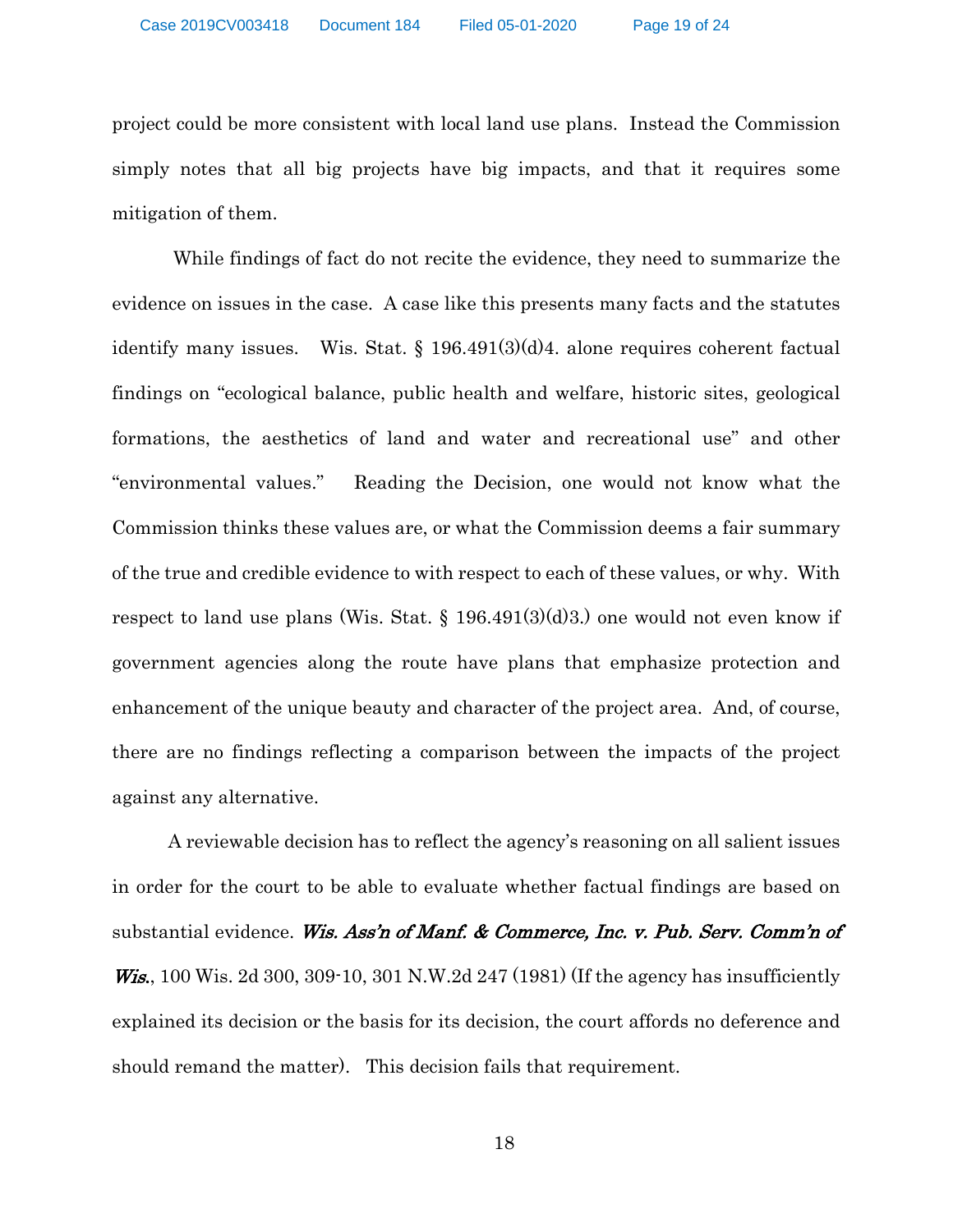# 3. Holding the environmental testimony of WDNR and PSC staff to include conclusions of "no undue adverse environmental impacts" that are neither stated nor implied in that testimony.

The Decision (R.19. PSC REF#: 376391 [p. 50]) holds "substantial evidence" supports a holding of "no undue adverse environmental impacts," and indicates this holding adopts conclusions reached by PSC and DNR staff. Setting aside that such a holding would be a legal conclusion, the conclusions the Commission purports to adopt do not appear in those experts' environmental testimony. The PSC does not link the testimony claimed-to have arrived at this conclusion. And, such testimony does not exist.

The natural resource and environmental testimony of PSC staff and the WDNR include no ultimate conclusions as to whether impacts are "undue." The word "undue" constitutes a legal judgment; the appears once in the EIS, in a recitation of the requirements of Wis. Stat. § 196.491(3)(d)4. (R. 1193. PSC REF#: 366195 [FEIS, p. 5, p. 51 of the PDF]) Nowhere else. That testimony also lacks evaluation that could be construed as concluding that the witnesses deemed the impacts "undue." That testimony instead identifies many serious and damaging impacts to natural resources, indicates actions that can reduce impacts, indicates adjustments that will have to be made on protected lands to accommodate the project to reduce, but not eliminate, adverse impacts, and indicates that the harms, mitigations and adjustments do not preclude construction of the project, i.e., that the project is "permittable."

Whether adverse environmental impacts are "undue" is a legal question entirely separate from the issue of whether the project can get permits, and also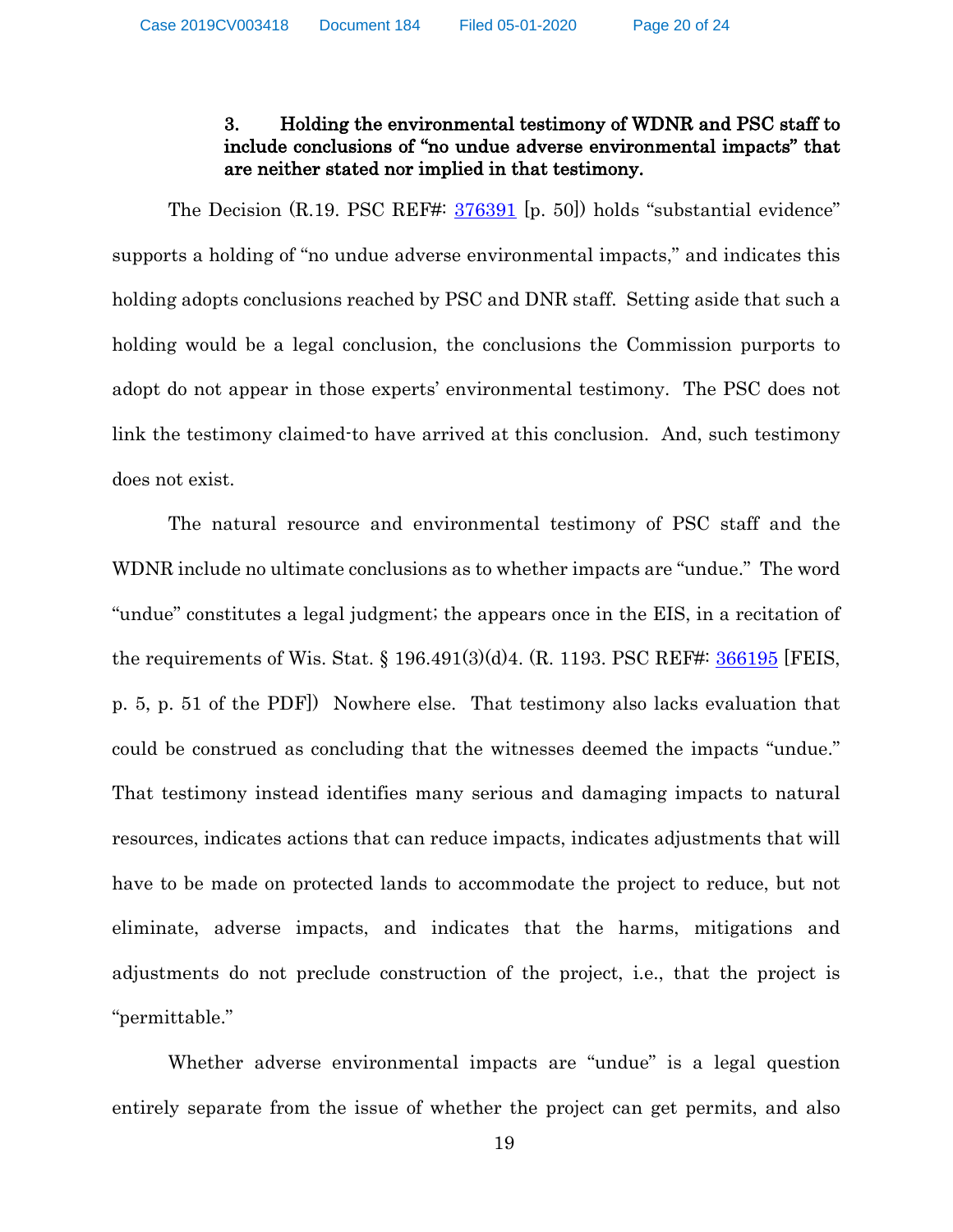separate from what measures may reduce impacts. "Permittable" only means a project will not be blocked by a legal limit outside the PSC's jurisdiction. Functionally equating "no undue adverse environmental impact" with "permittable," as the Commission does, is a legal error, and represents abandonment of the Commission's responsibilities.

### 4. Failing to develop alternatives or evaluate them comparatively against the project in light of the statutory criteria.

The PSC cannot approve a CPCN if a facility will "have undue adverse impact on other environmental values such as, but not limited to, ecological balance, public health and welfare, historic sites, geological formations, the aesthetics of land and water and recreational use," or if it will "unreasonably interfere with the orderly land use and development plans" Wis. Stat. §§ 196.491(3)(d)4. & 6. To determine whether the impacts are "undue" there must be a comparative analysis of the project with alternatives. The Decision does not indicate, and no factual findings show, that the PSC evaluated alternatives by reviewing their comparative impacts on the "environmental values" or "land use plans" before making a go/no go decision on the project. The Decision instead indicates the go/no go determination was based on the UMTDI process. The EIS and environmental testimony reveal that environmental values, land use plans and the rest of the statutory issues were addressed almost exclusively under the presumption the project was the only option under consideration, and would be approved.

That the project qualifies under the UMTDI process does not negate, sideline, or satisfy the requirements of state statutes. And, to the degree comparative impacts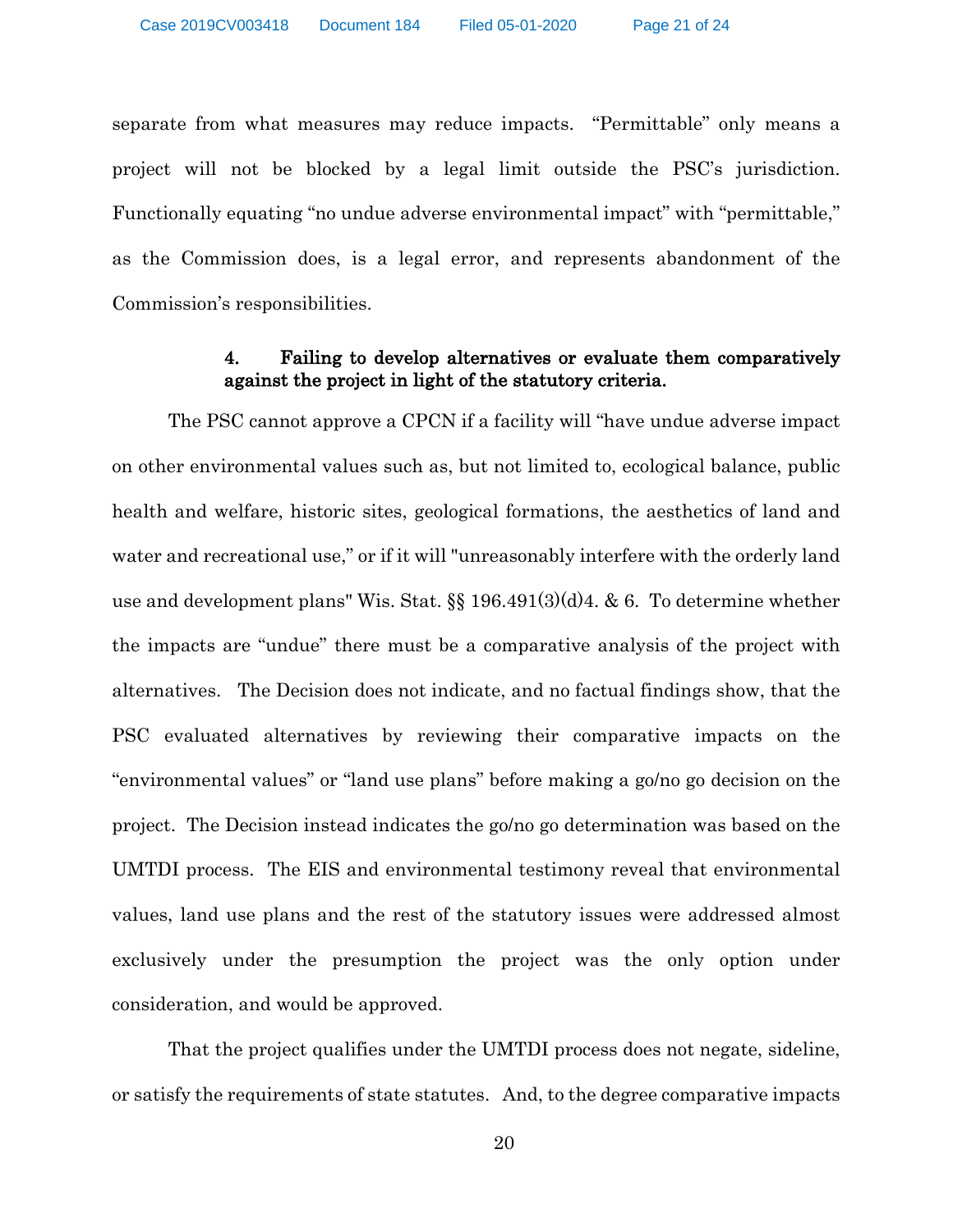were not squarely before the PSC, e.g., when the PSC wrote that "pursuing projects like the base with asset renewal alternative would entail unknown costs" (Decision, p. 33), the PSC was indicating that either "hand waving" objections to any alternative were adequate to have it ignored R.1193, or that the PSC had failed to do its job.

It is not just subparts of Wis. Stat. § 196.491(3)(d) that require the development of alternatives. EIS law establishes an entwined obligation and assigns it to the Commission. (*See*: Wis. Admin. Code § PSC 4.30(1)(a)) adopting by reference 40 C.F.R. pts. 1500-1508, the Council on Environmental Quality (CEQ) guidelines; Wis. Stat. § 1.11(1); Chapter 274, laws of 1971, section 1: Wisconsin Environmental Policy Act (WEPA) to be interpreted to advance substantive environmental goals; *Wis.'s Envtl. Decade, Inc. v. Wis. Dep't of Nat. Res.*, 115 Wis. 2d 381, 403, 340 N.W.2d 722 (1983): CEQ Guidelines are requirements "to be followed"; 40 CFR § 1502.1: "primary purpose of an environmental impact statement is to serve as an action-forcing device to insure that the policies and goals defined in the Act are infused into the ongoing programs and actions"; *Milwaukee Brewers Baseball Club v. Wis. Dep't of Health & Soc. Services*, 130 Wis. 2d 56, 73, 387 N.W.2d 245, 252: (1986) : "description of alternatives [is] the heart of the environmental impact statement."; 40 CFR, §15.02(14): [The EIS] should present the environmental impacts of the proposal and the alternatives in comparative form, thus sharply defining the issues and providing a clear basis for choice; 40 C.F.R. § 1505.2(b) and (c): a "record of decision" must identify "all alternatives considered by the agency in reaching its decision," and indicate the "environmentally preferable," alternative(s); 40 CFR §1502.14(a): Alternatives must be "*rigorously explore(d)* and *objectively*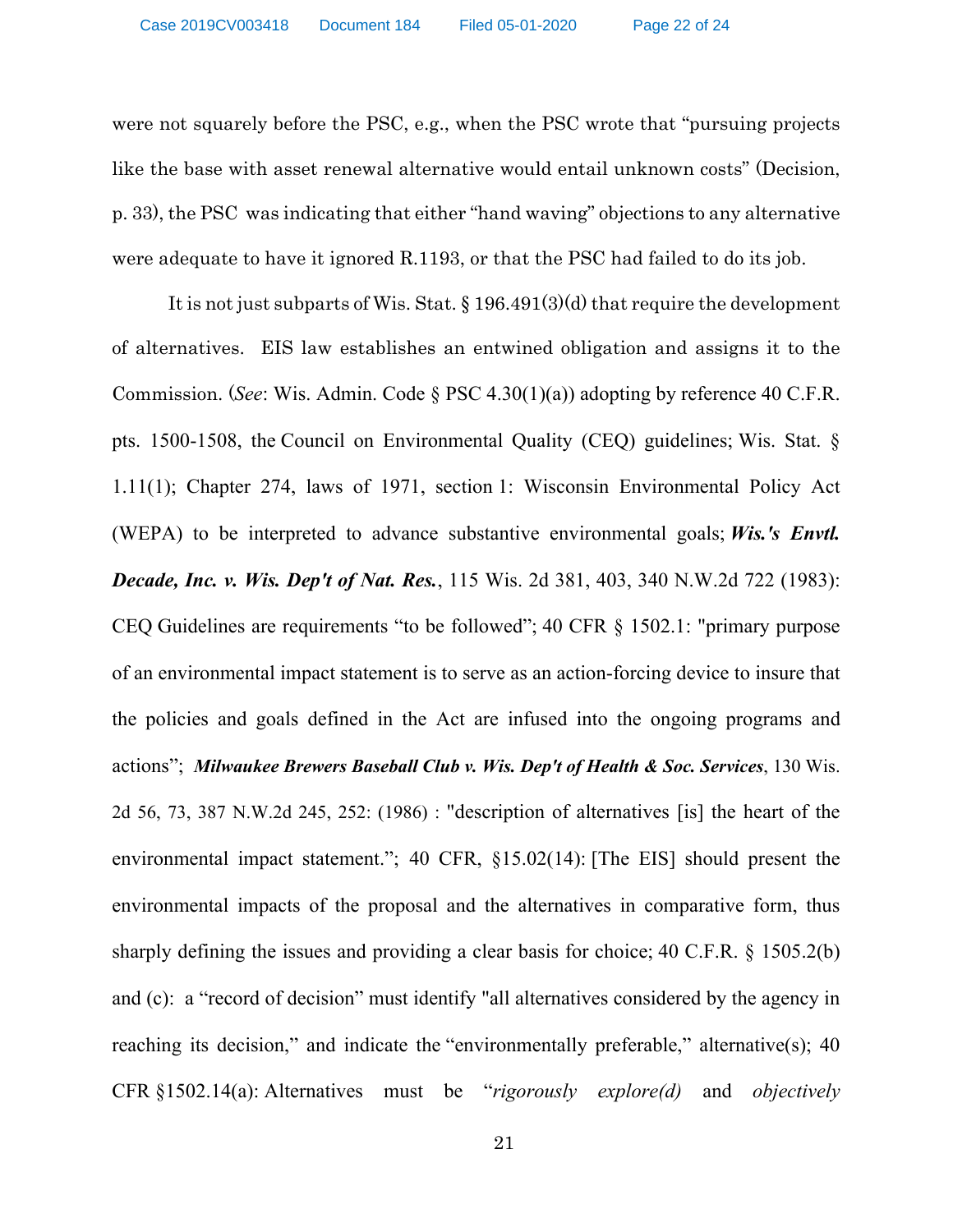*evaluate(d)*." [Emphasis provided]; Alternatives must be *explored in enough detail* "so that reviewers may evaluate their comparative merits." [Emphasis provided]; Wisconsin's Environmental Decade, Inc. v. Public Service Commission, 79 Wis.2d 161, 175 - 176, 255 N.W.2d 917, 926 (1977) (WED II): "[The EIS] should present the environmental impacts of the proposal and the alternatives in comparative form, thus sharply defining the issues and providing a clear basis for choice among options by the decisionmaker and the public.").

The question of alternatives is not an abstract or academic concern. Statutes specifically authorize the PSC to order construction of an alternative transmission project if there is a need for a transmission upgrade and the alternative is superior to the Applicants' project. Wis. Stat. § 196.494(3).

Courts have, for too long, both ignored the requirements of EIS law, and deferred to the PSC under the "great deference" standard with respect to whether impacts are "undue." The sufficiency of the EIS (addressed in detail by an aligned party), and whether impacts are "undue" because of economics or because the PSC staff's "base with asset renewal alternative" (addressed in detail by aligned parties) are questions of law reviewed under Chapter 227.57. The PSC no longer gets deference. The court must make an independent decision.

#### III. CONCLUSION

For reasons set forth in this brief and in the briefs of other Appellants and interveners, the Decision should be reversed. While some of the shortcomings might